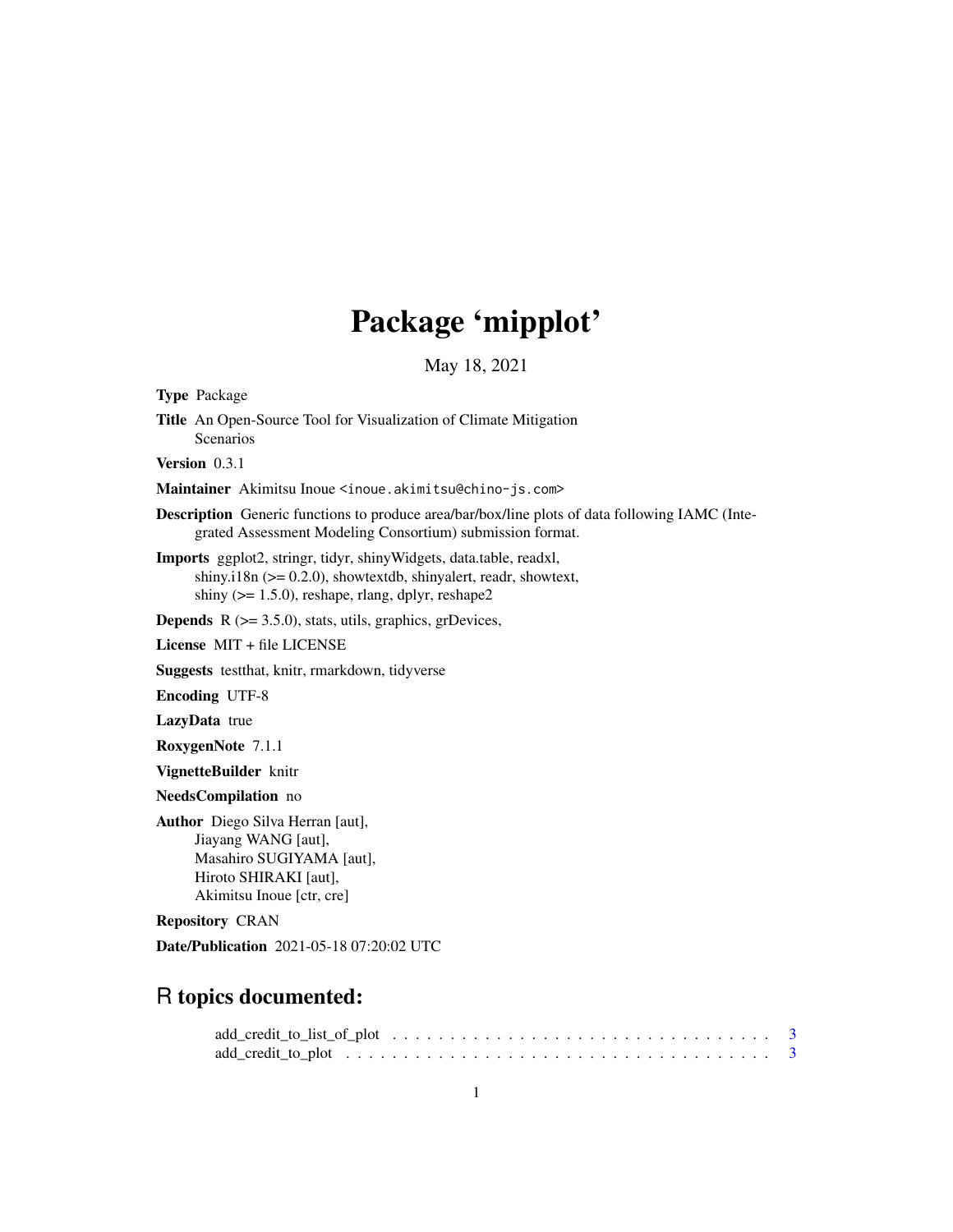| $\overline{4}$                                                                                                               |
|------------------------------------------------------------------------------------------------------------------------------|
| $\overline{4}$                                                                                                               |
| 5                                                                                                                            |
| 5                                                                                                                            |
| 6                                                                                                                            |
| 6                                                                                                                            |
| $\overline{7}$                                                                                                               |
| 7                                                                                                                            |
| 8                                                                                                                            |
| 9                                                                                                                            |
| 9                                                                                                                            |
| 10                                                                                                                           |
| 10                                                                                                                           |
| 11                                                                                                                           |
| 11                                                                                                                           |
| 12                                                                                                                           |
| 12                                                                                                                           |
| 13                                                                                                                           |
| 15                                                                                                                           |
| 15                                                                                                                           |
| 17                                                                                                                           |
| 18                                                                                                                           |
| 18                                                                                                                           |
| 19                                                                                                                           |
| 20                                                                                                                           |
| 20                                                                                                                           |
|                                                                                                                              |
| 22                                                                                                                           |
| 22                                                                                                                           |
|                                                                                                                              |
|                                                                                                                              |
|                                                                                                                              |
|                                                                                                                              |
| mipplot_return_table $\dots \dots \dots \dots \dots \dots \dots \dots \dots \dots \dots \dots \dots \dots \dots \dots$<br>27 |
| 28                                                                                                                           |
| 28                                                                                                                           |
| 29                                                                                                                           |
| 30                                                                                                                           |
| 30                                                                                                                           |
|                                                                                                                              |

#### **Index** [31](#page-30-0)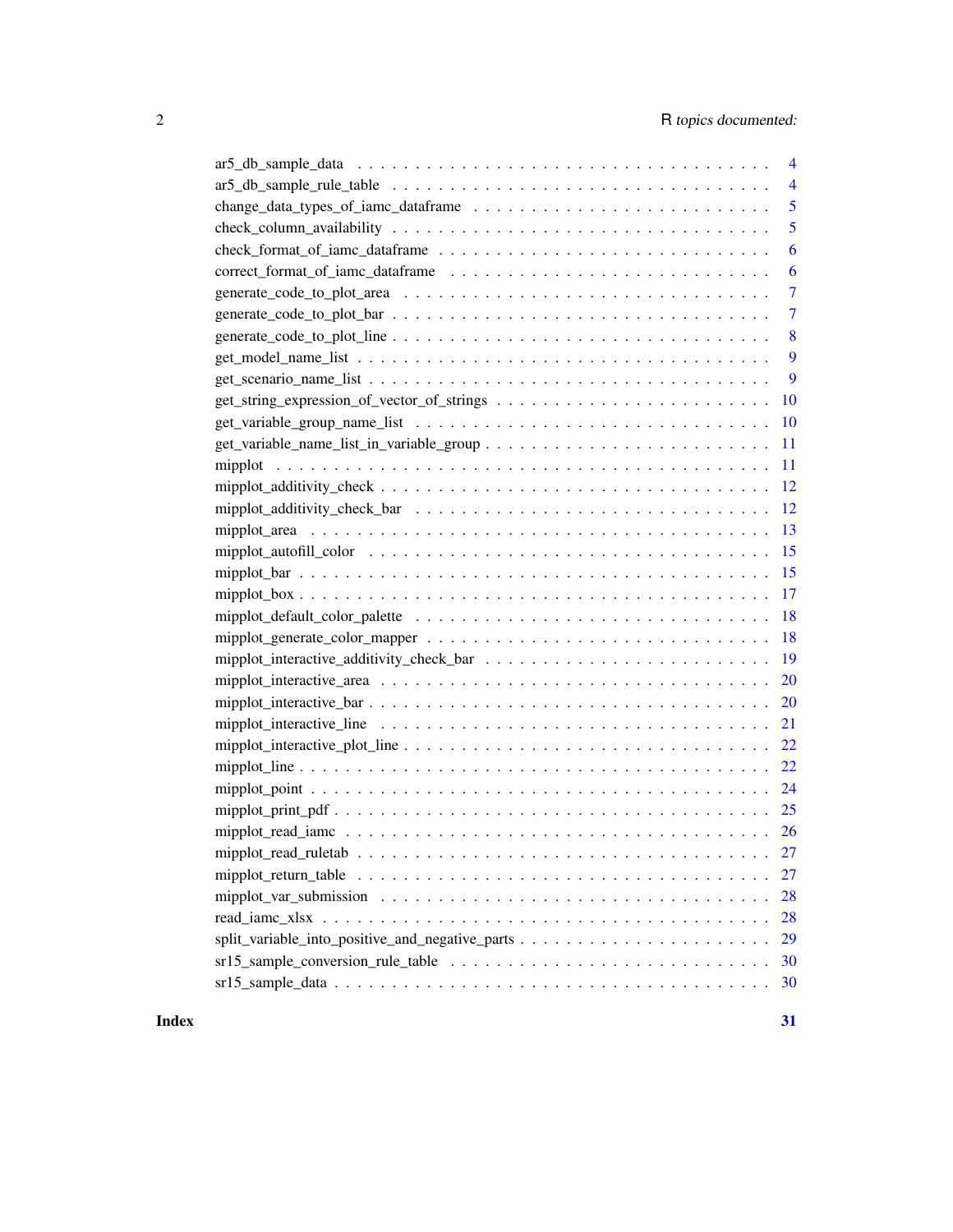<span id="page-2-0"></span>add\_credit\_to\_list\_of\_plot *Add credit text to plots*

# Description

Add credit text to a list of ggplot2 plot objects

#### Usage

add\_credit\_to\_list\_of\_plot(list\_of\_plot)

# Arguments

list\_of\_plot list of ggplot2 plot objects

# Value

list of modified ggplot2 plot objects

add\_credit\_to\_plot *Add credit text to a plot*

# Description

Add credit text and project URL to a ggplot2 plot object

# Usage

add\_credit\_to\_plot(plot\_object)

# Arguments

plot\_object ggplot2 plot object

#### Value

modified ggplot2 plot object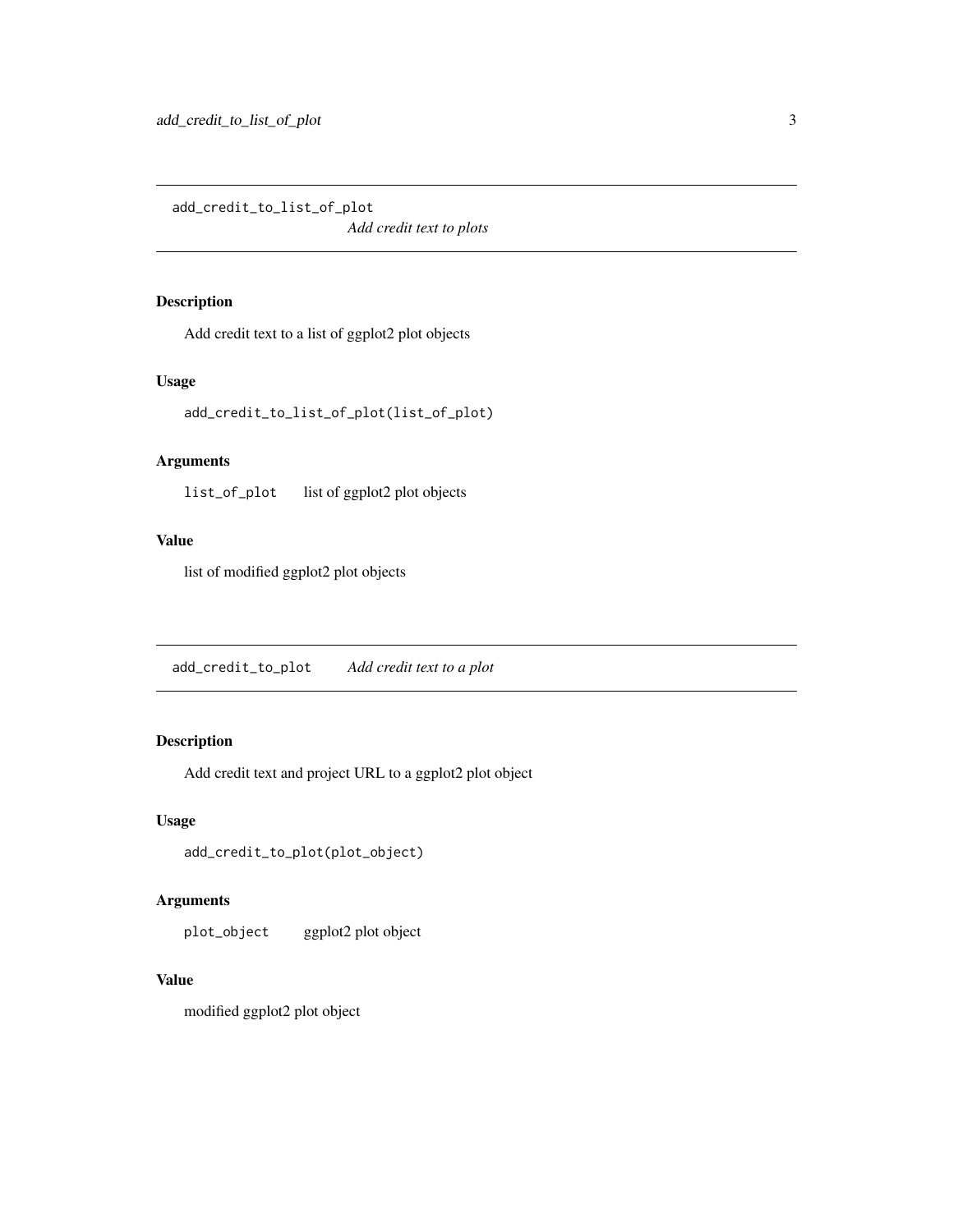<span id="page-3-0"></span>ar5\_db\_sample\_data *Sample Dataset*

# Description

A sample dataset of IAMC format

# Usage

ar5\_db\_sample\_data

# Format

A tibble data.table with 25240 rows and 7 variables:

model model, categorical scenario scenario, categorical region region, ASIA, OECD90 or World variable the name of simulated variable that changes over time unit unit of a variable period year value the value of a variable

### Source

<https://tntcat.iiasa.ac.at/AR5DB/dsd?Action=htmlpage&page=about>

ar5\_db\_sample\_rule\_table

*Sample Rule Table*

# Description

A sample rule table

# Usage

ar5\_db\_sample\_rule\_table

#### Format

A data frame of additivity rule.

Rule\_ID rule id Left\_side name of left-side variable Right\_side name of right-side variable Color\_code hex color code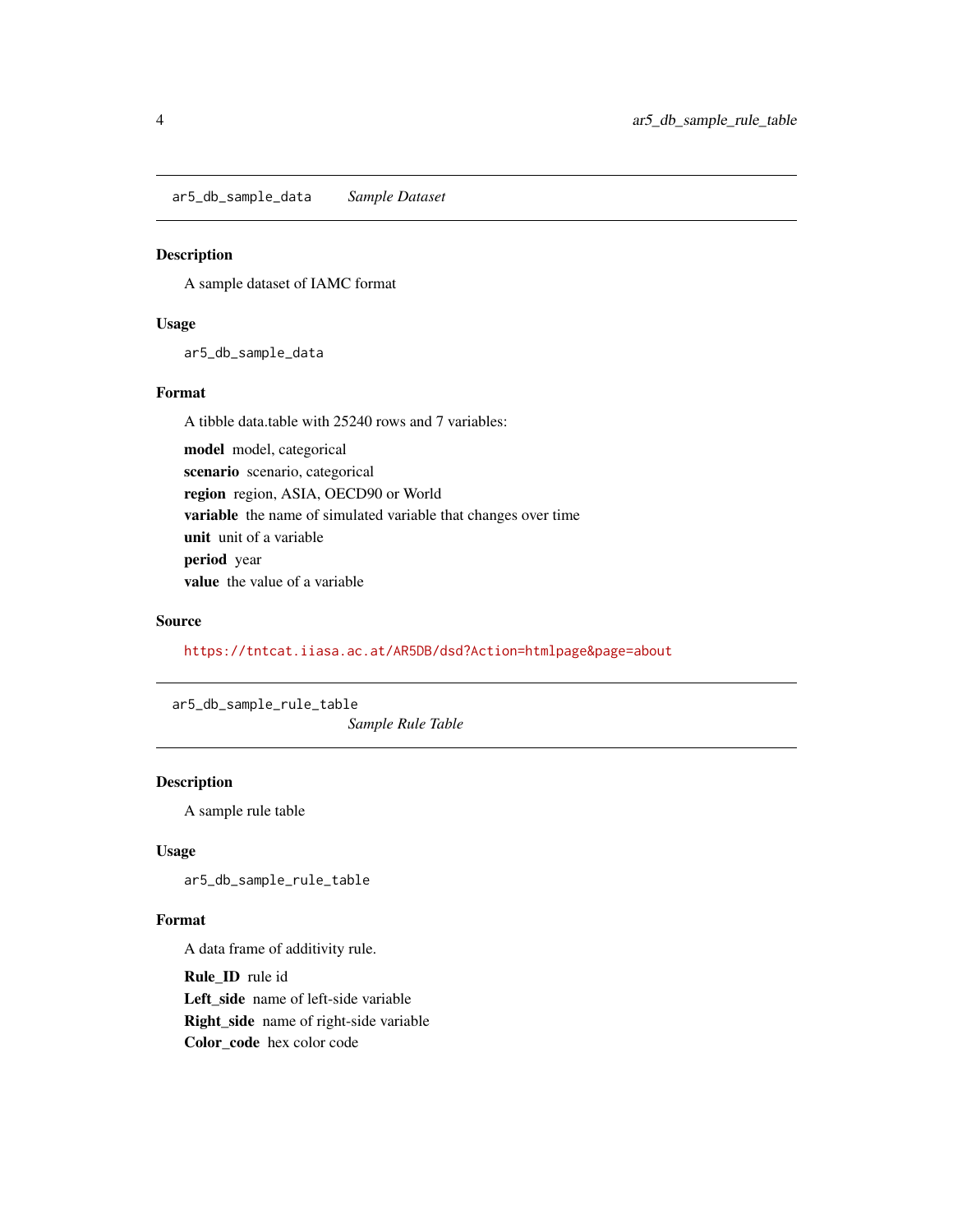<span id="page-4-0"></span>change\_data\_types\_of\_iamc\_dataframe *change column data type in data-set*

# Description

change column data type in data-set to be able to be treated as an IAMC data-set.

#### Usage

```
change_data_types_of_iamc_dataframe(iamc_data)
```
#### Arguments

iamc\_data data frame which has columns 'model', 'scenario', 'region', 'variable', 'period', 'unit'

#### Value

converted data-frame.

check\_column\_availability *check if the dataset has required fields of IAMC dataset*

### Description

if dataset has all required fields, then returns TRUE

### Usage

```
check_column_availability(iamc_data)
```
# Arguments

iamc\_data IAMC data frame

#### Value

boolean flag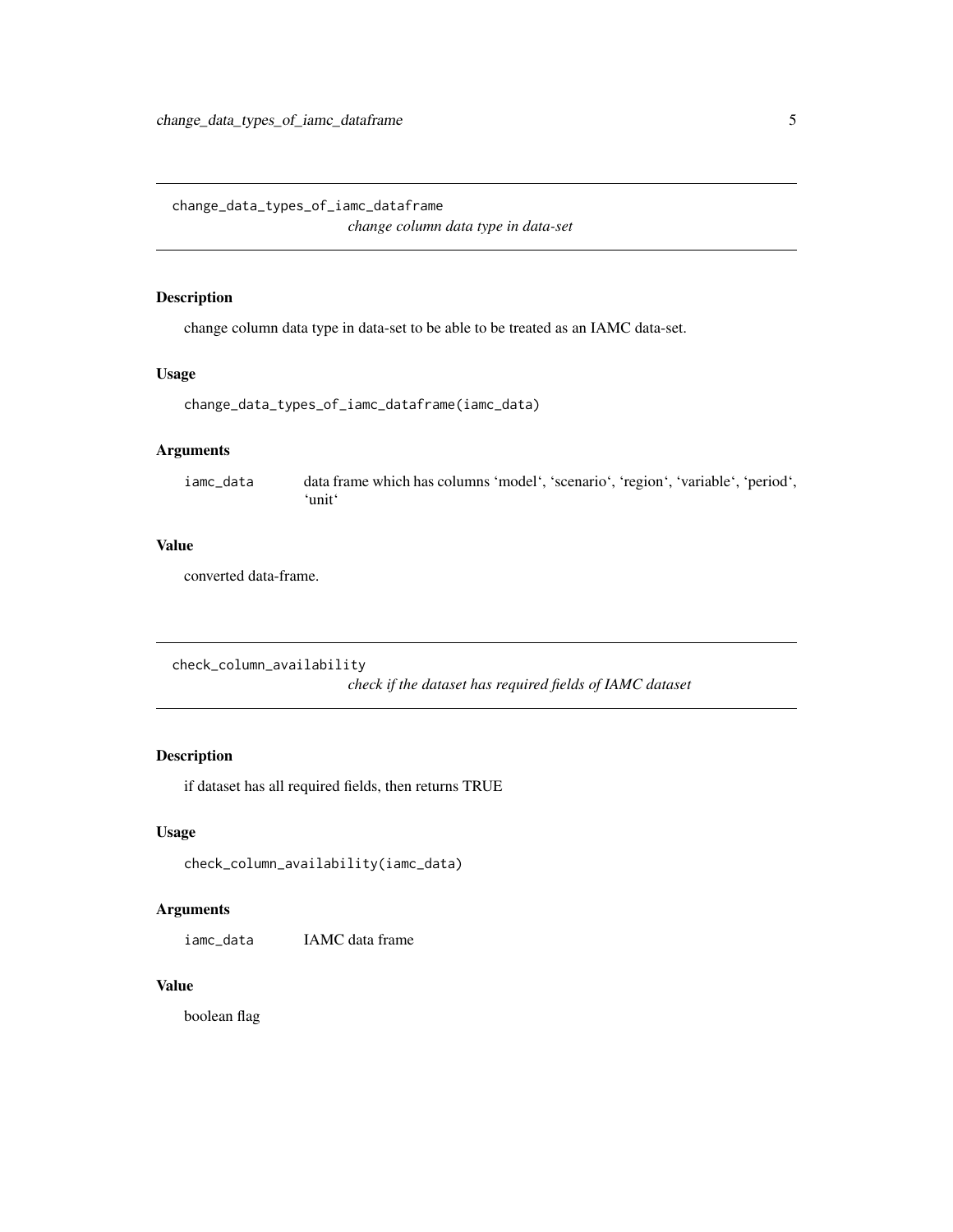<span id="page-5-0"></span>check\_format\_of\_iamc\_dataframe

*check if the format of given data is valid as an IAMC dataset.*

# Description

check if the format of given data is valid as an IAMC dataset.

#### Usage

```
check_format_of_iamc_dataframe(iamc_data)
```
#### Arguments

iamc\_data IAMC dataset in dataframe format

# Value

TRUE if it is valid

correct\_format\_of\_iamc\_dataframe

*correct data format of given IAMC data table*

#### Description

Dataset in IAMC format rule is not rigid. This function corrects data types of columns in the dataset. If necessary columns is missing, it throws exception. Output object of this function is as follows:

type: data.table columns: model: factor scenario: factor region: factor variable: factor unit: factor period: double value: double

#### Usage

```
correct_format_of_iamc_dataframe(iamc_data)
```
#### Arguments

iamc\_data IAMC dataset described above

# Value

modified dataframe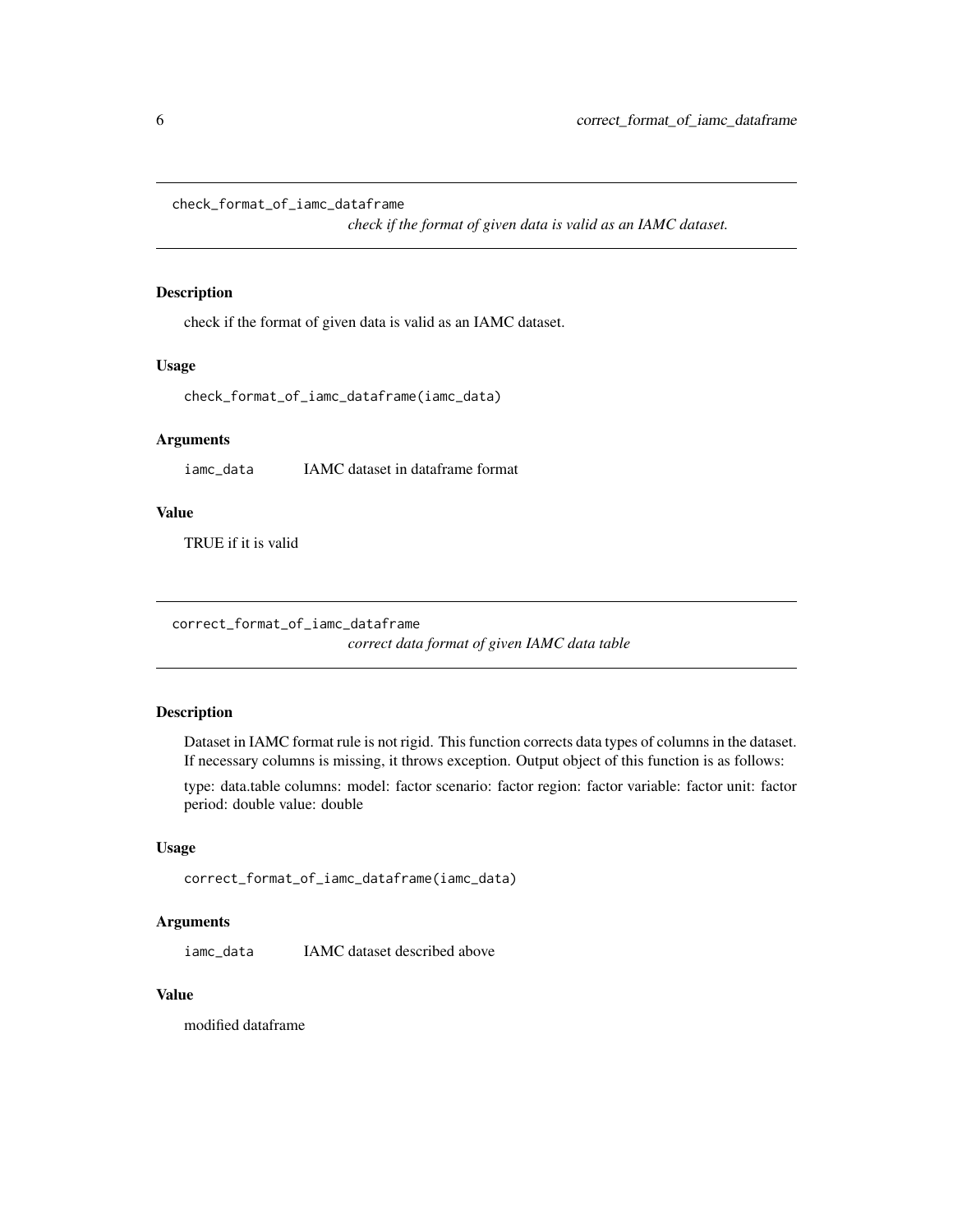<span id="page-6-0"></span>generate\_code\_to\_plot\_area

*generate code to reproduce area plot*

#### Description

This function is called in the mipplot\_interactive\_area() and provides R code to reproduce the currently drawn plot. This function cannot be used out of reactive expression in Shiny.

#### Usage

```
generate_code_to_plot_area(
  input,
  name_of_input_data_variable,
  name_of_input_rule_table_variable
)
```
#### Arguments

input This is the same as the input argument in the shiny:ui(). name\_of\_input\_data\_variable A string such as "ar5\_sample\_data". name\_of\_input\_rule\_table\_variable A string such as "ar5\_sample\_rule".

# Value

A string representing the R code for rerun.

generate\_code\_to\_plot\_bar

*generate code to reproduce bar plot*

#### Description

This function is called in the mipplot\_interactive\_bar() and provides R code to reproduce the currently drawn plot. This function cannot be used out of reactive expression in Shiny.

#### Usage

```
generate_code_to_plot_bar(
  input,
  name_of_input_data_variable,
  name_of_input_rule_table_variable
)
```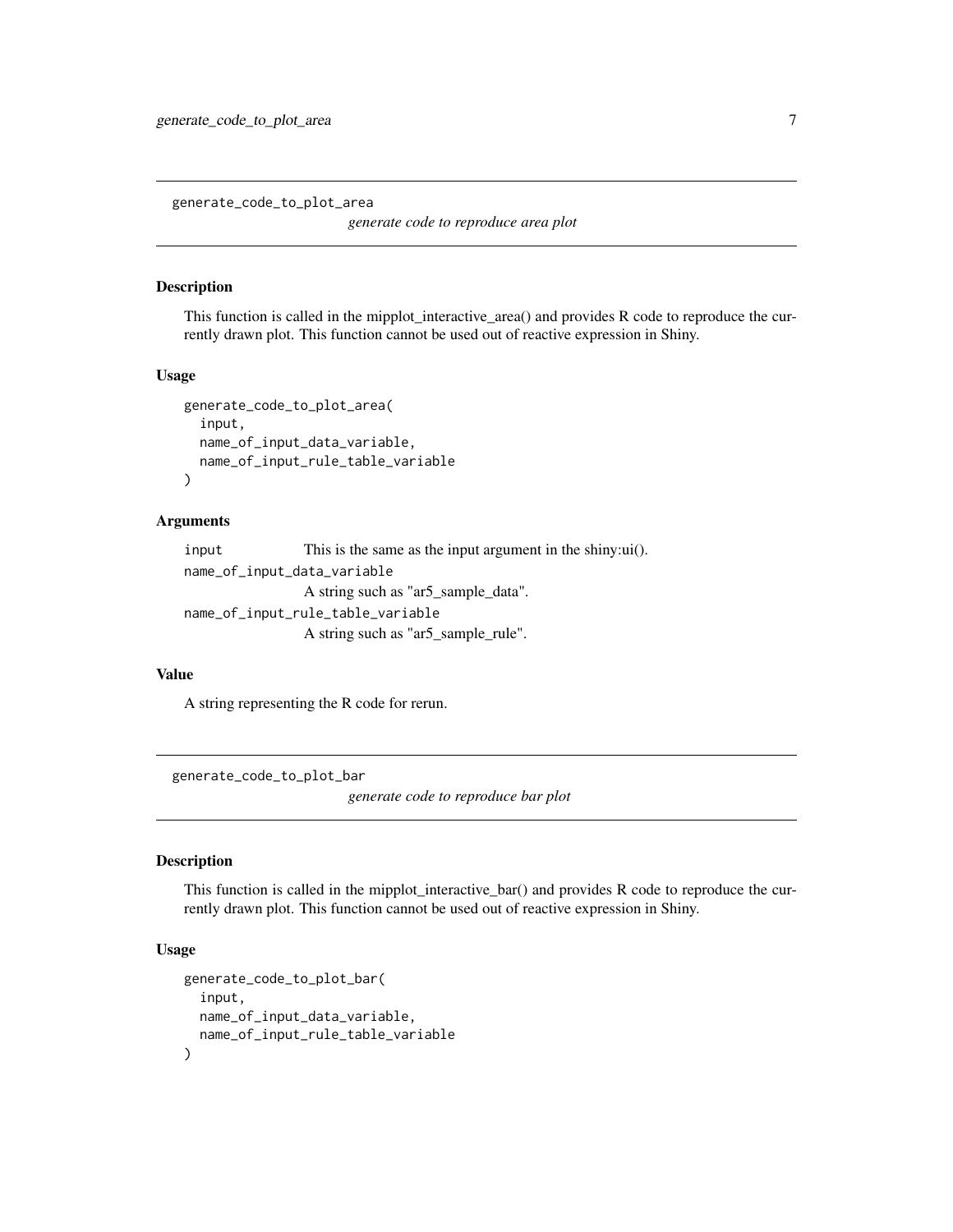#### <span id="page-7-0"></span>Arguments

input This is the same as the input argument in the shiny:ui(). name\_of\_input\_data\_variable A string such as "ar5\_sample\_data". name\_of\_input\_rule\_table\_variable A string such as "ar5\_sample\_rule".

#### Value

A string representing the R code for rerun.

generate\_code\_to\_plot\_line

*generate code to reproduce line plot*

# Description

from 'input' argument generally used in reactive context in Shiny, this function generates R code to reproduce current plot. This function could not used out of reactive expression in Shiny.

### Usage

```
generate_code_to_plot_line(input, name_of_iamc_data_variable = "D")
```
# Arguments

input it is same as the argument of shiny::ui() this function accesses following attributes: - model - period - variable - scenario - region

name\_of\_iamc\_data\_variable name of IAMC data variable

# Value

R code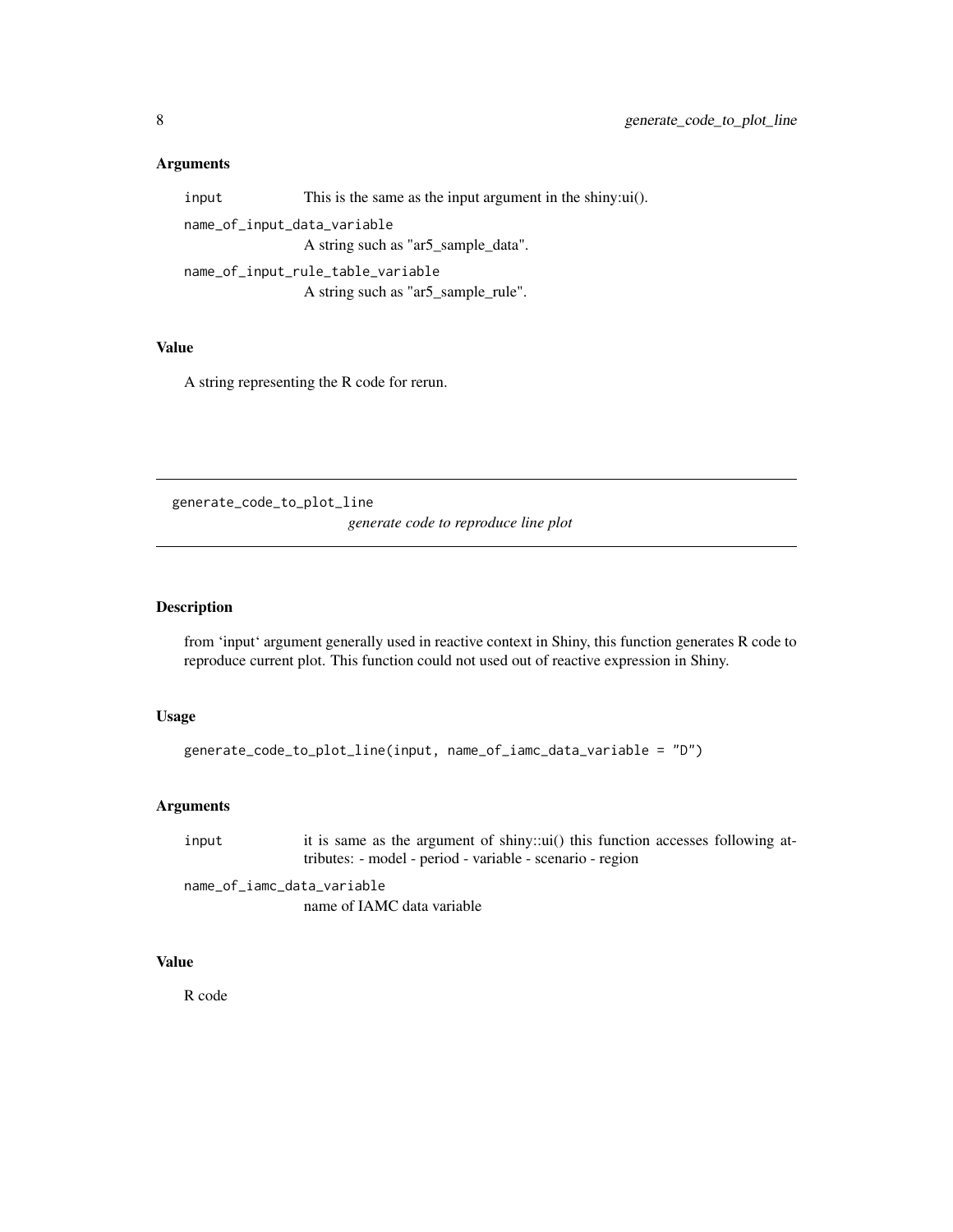<span id="page-8-0"></span>get\_model\_name\_list *Get name list of models in IAMC formatted data frame*

# Description

select name of models from the column "model" then make unique it. output is character vector such as, c("AIM-Enduse 12.1", "GCAM 3.0", "IMAGE 2.4" )

#### Usage

```
get_model_name_list(D)
```
# Arguments

D A quitte format dataframe of IAMC data to produce graph.

# Value

A list of strings representing model names

get\_scenario\_name\_list

*Get name list of scenarios in IAMC formatted data frame*

#### Description

select name of scenarios from the column "scenario" then make unique it. output is character vector such as, c("EMF27-450-Conv", "EMF27-450-FullTech", "EMF27-450-NoCCS", "EMF27- 450-NucOff")

# Usage

```
get_scenario_name_list(D)
```
#### Arguments

D A quitte format dataframe of IAMC data to produce graph.

# Value

A list of strings representing scenario names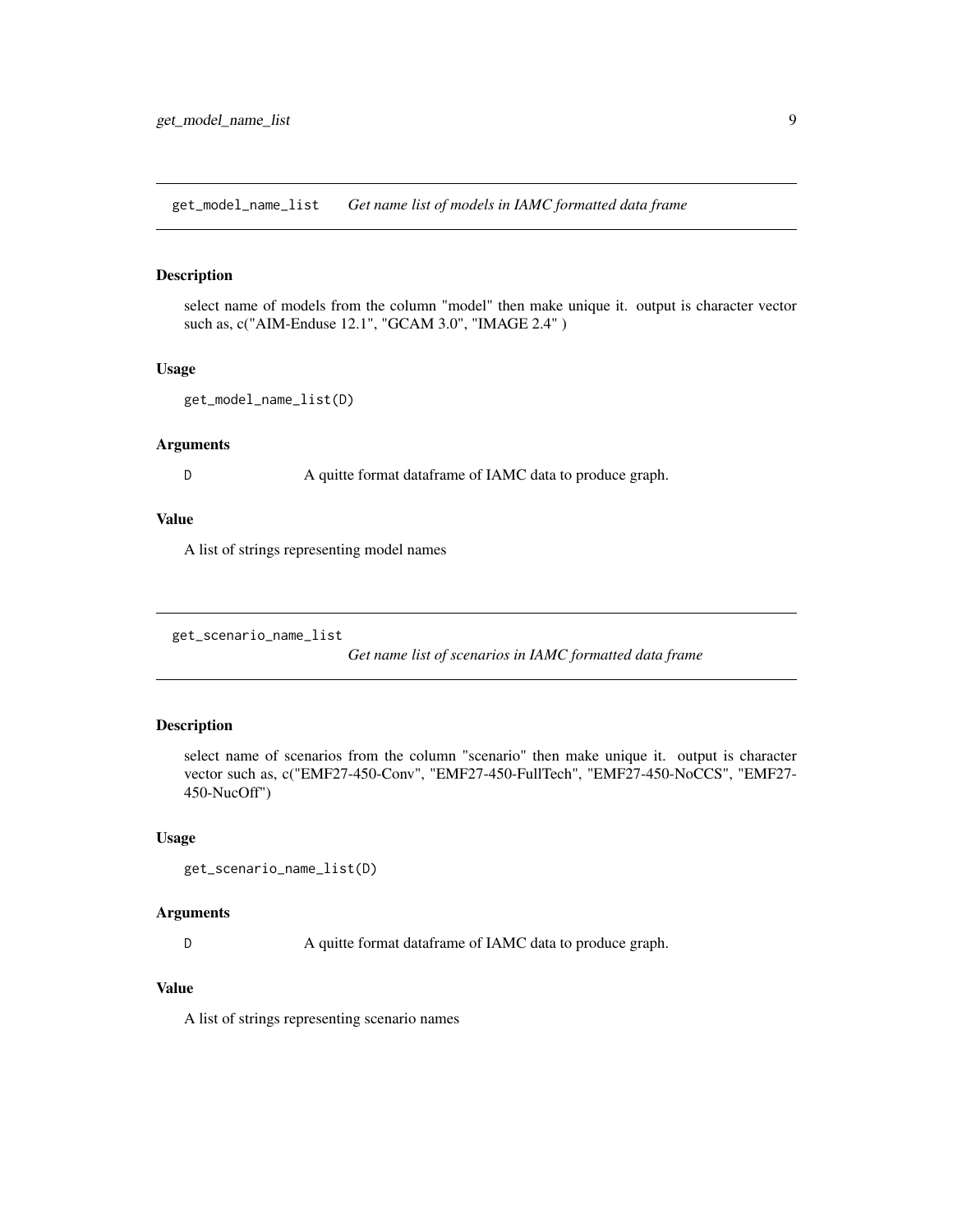<span id="page-9-0"></span>get\_string\_expression\_of\_vector\_of\_strings *Get expression of vector of string in string format*

#### Description

To evaluate expression, get string of expression

# Usage

```
get_string_expression_of_vector_of_strings(vector_of_strings)
```
# Arguments

vector\_of\_strings

vector of strings, such as c("A", "B")

### Value

An R code representing character vector

get\_variable\_group\_name\_list

*Get variable-group-name list*

# Description

variable-group is a combination of one LHS and one or more RHS. this function outputs the list of names of variable-group in given rule-table. the format of return value is "LHS|RHS1,RHS2,RHS3,...".

#### Usage

get\_variable\_group\_name\_list(rule\_table)

# Arguments

rule\_table A rule table

# Value

variable group name

# Examples

get\_variable\_group\_name\_list(ar5\_db\_sample\_rule\_table)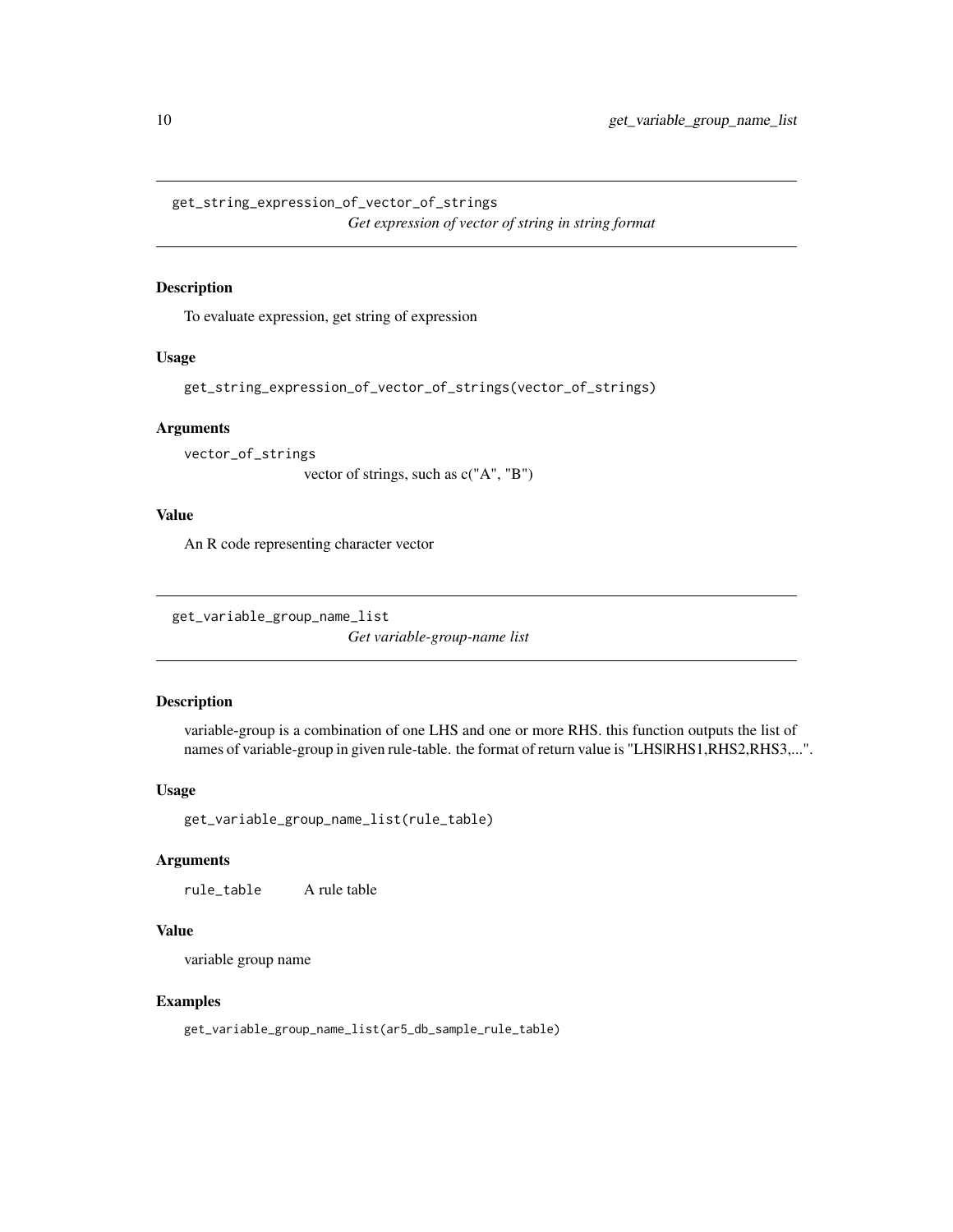<span id="page-10-0"></span>get\_variable\_name\_list\_in\_variable\_group *Get variable name list in given variable-group*

# Description

Scan rule-table and extract variable names in given variable-group.

# Usage

get\_variable\_name\_list\_in\_variable\_group(group\_name)

#### Arguments

group\_name variable-group-name

### Value

A list of strings representing variable names

# Examples

```
get_variable_name_list_in_variable_group(
  "Final Energy|Industry,Residential and Commercial,Transportation")
```
mipplot *mipplot*

# Description

Package contains generic functions to produce area/bar/box/line plots of data following IAMC submission format.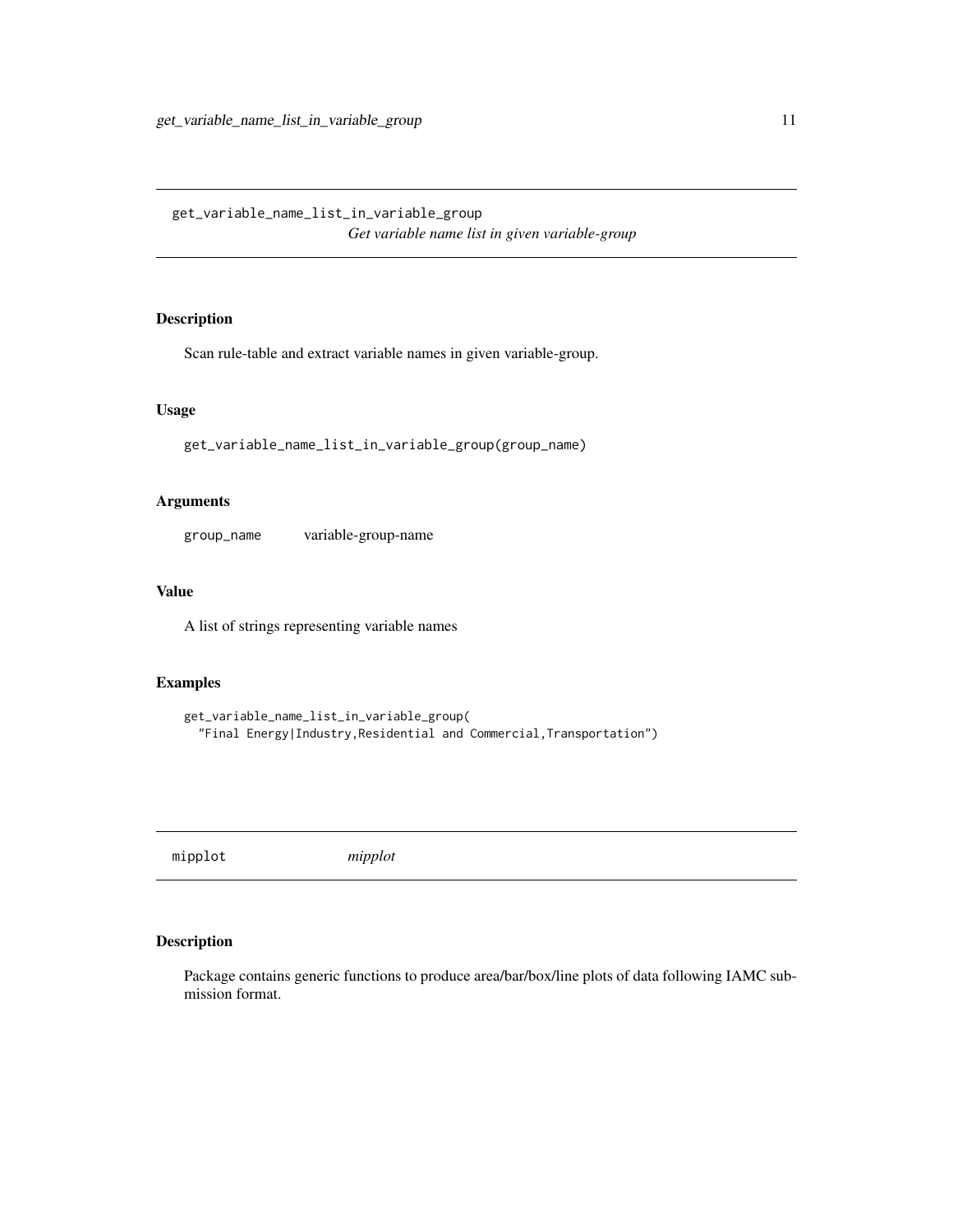<span id="page-11-0"></span>mipplot\_additivity\_check

*check additivity of rules and data*

# Description

This function is used for debugging a rule table and data-set. An input is a rule table and a data-set, the outputs are some area plots showing the divergence between the left-side variable and the sum of the right-side variables.

# Usage

```
mipplot_additivity_check(D, R, max_n_plots = Inf, plot_all = FALSE)
```
# Arguments

| D           | A data frame of IAMC data in tibble format to produce area plots. |
|-------------|-------------------------------------------------------------------|
| R           | A data frame of data aggregation rules (meta data).               |
| max_n_plots | The maximum number of output plots.                               |
| plot_all    | set FALSE to plot only inconsistent combinations                  |

#### Value

A list of area plots.

# Examples

```
if (interactive()) {
 mipplot_additivity_check(
   ar5_db_sample_data, ar5_db_sample_rule_table, max_n_plots = 10)
 }
```
mipplot\_additivity\_check\_bar *Additivity check using bar plot*

# Description

This function is used for debugging a rule table and data-set. An input is a rule table and a data-set, the outputs are some bar plots showing the divergence between the left-side variable and the sum of the right-side variables.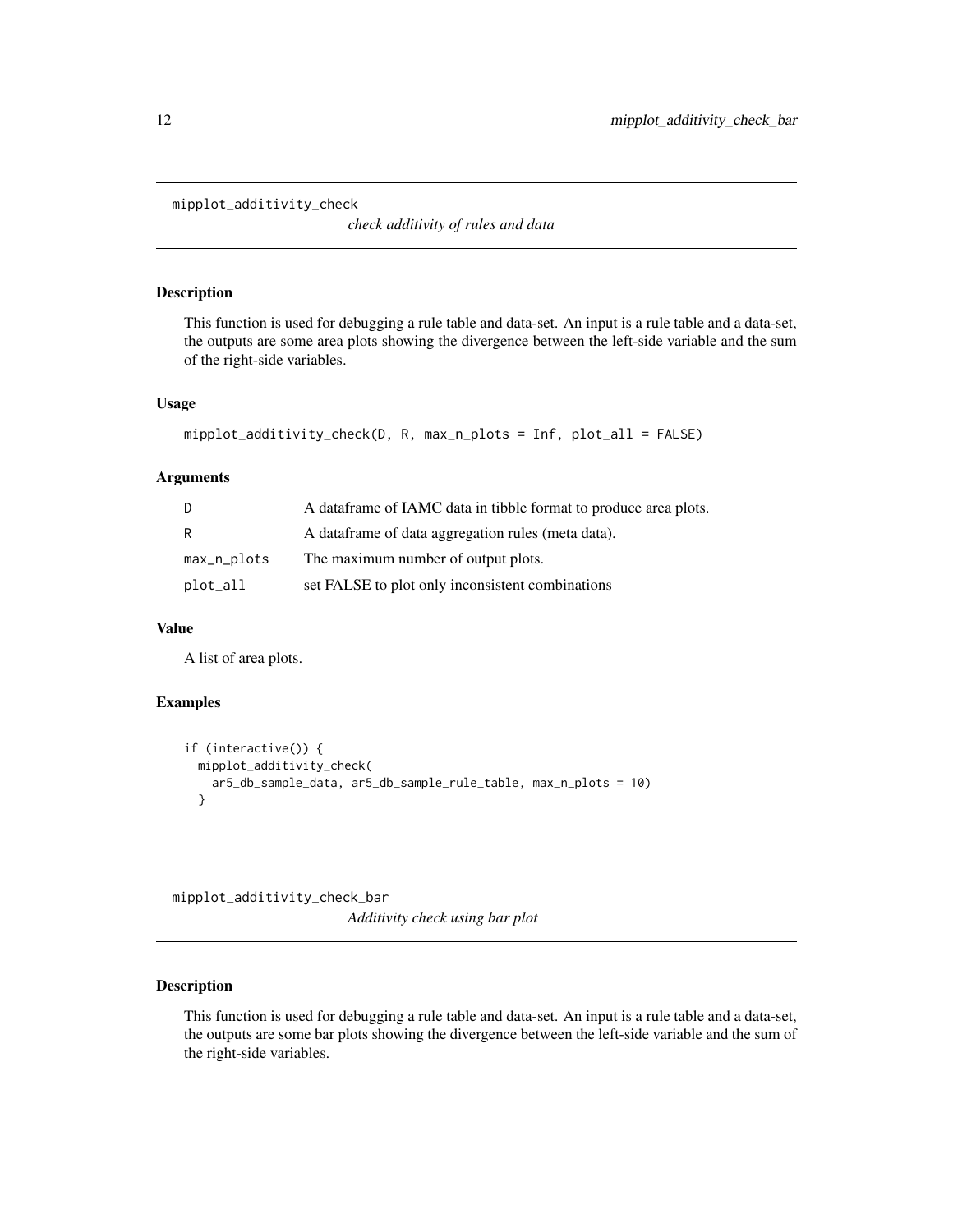# <span id="page-12-0"></span>mipplot\_area 13

# Usage

```
mipplot_additivity_check_bar(
 D,
 R,
  target_scenarios,
  target_rule_ids = 4,
  show_all_scenarios = FALSE,
  show_all_rule_ids = FALSE,
  debug = FALSE
)
```
# Arguments

| D                  | A data frame of IAMC data in tibble format to produce area plots. |
|--------------------|-------------------------------------------------------------------|
| R                  | A dataframe of data aggregation rules (meta data).                |
| target_scenarios   |                                                                   |
|                    | A character vector of scenario names                              |
| target_rule_ids    |                                                                   |
|                    | A list of rule id.                                                |
| show all scenarios |                                                                   |
|                    | Set TRUE to show all scenarios.                                   |
| show_all_rule_ids  |                                                                   |
|                    | Set TRUE to show all rules.                                       |
| debug              | Set TRUE if show intermediate dataframe using View function.      |

# Value

A list of bar plots.

# Examples

```
mipplot_additivity_check_bar(
   ar5_db_sample_data, ar5_db_sample_rule_table,
   target_scenarios = c("EMF27-450-Conv", "EMF27-Base-NucOff"))
```
mipplot\_area *Area plot from IAMC data*

# Description

Area plots using right-hand-side values of target additivity rule. The function arguments include the input dataframe, labels for the plot/axes/legend, and faceting dimensions (two in this version).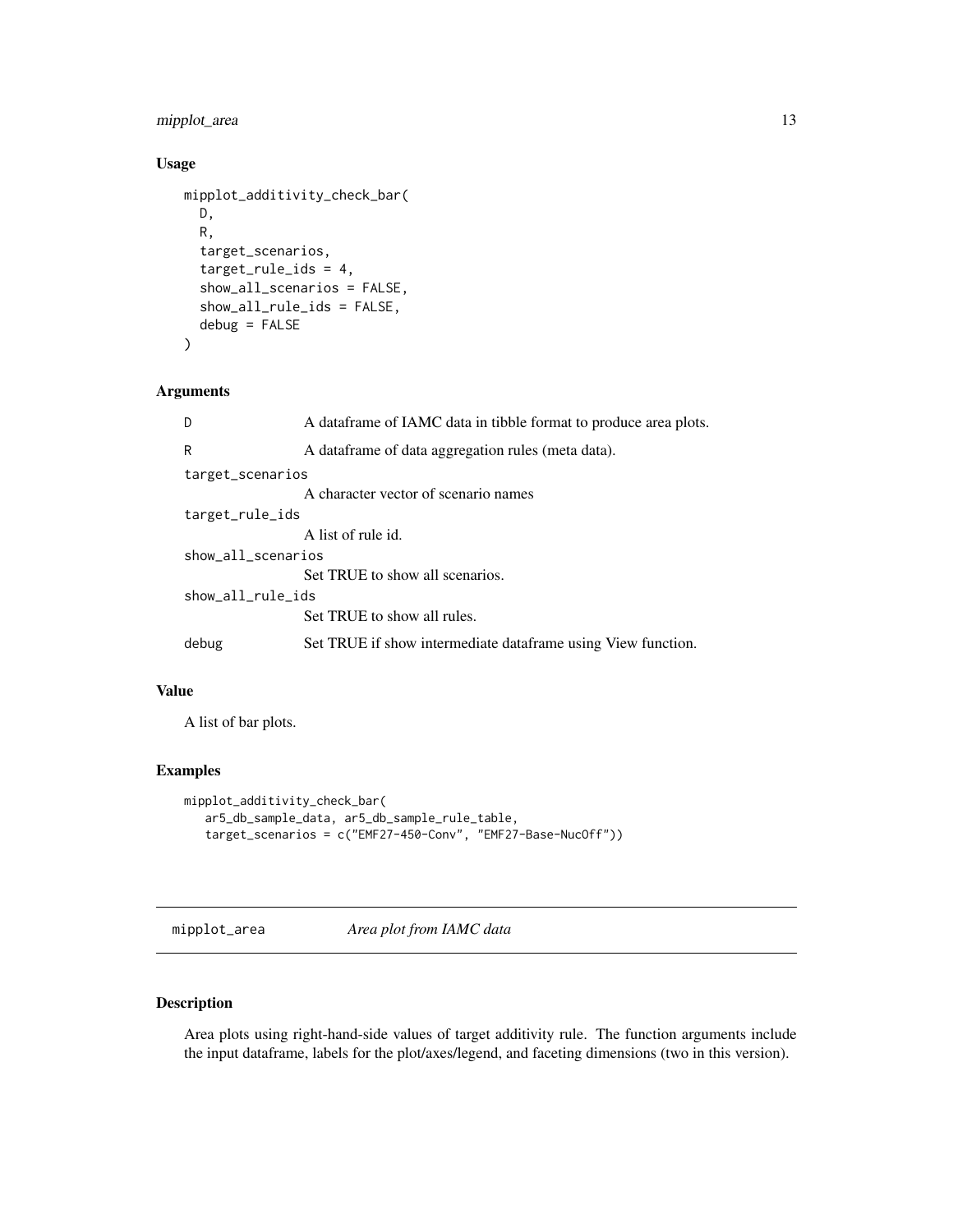# Usage

```
mipplot_area(
 D,
 R,
 region = levels(D$region),
 scenario = levels(D$scenario),
 facet_x = NULL,factor_y = NULL,PRINT_OUT = FALSE,
 DEBUG = TRUE,
 fontsize = 20,
 color_code_specify = TRUE,
 one_hundred_percent_stacked = FALSE,
 axis_year_text_angle = 0,
 language = "en"
)
```
# Arguments

| D                              | A dataframe of IAMC data in tibble format to produce area plots.                                            |  |
|--------------------------------|-------------------------------------------------------------------------------------------------------------|--|
| R                              | A dataframe of data aggregation rules (meta data).                                                          |  |
| region                         | A list of regions.                                                                                          |  |
| scenario                       | A list of scenario.                                                                                         |  |
| $facet_x$                      | facet x                                                                                                     |  |
| facet_y                        | facet y                                                                                                     |  |
| PRINT_OUT                      | set TRUE to generate PDF file.                                                                              |  |
| <b>DEBUG</b>                   | set TRUE to show debug messages.                                                                            |  |
| fontsize<br>color_code_specify | font size of text.                                                                                          |  |
|                                | set FALSE if you apply default color palette.                                                               |  |
| one_hundred_percent_stacked    |                                                                                                             |  |
|                                | set TRUE if you want a graph of 100% stacked, set this to TRUE.                                             |  |
| axis_year_text_angle           |                                                                                                             |  |
|                                | text angle of x axis                                                                                        |  |
| language                       | A string of language. Possible values are "en", "jp", "es", "zh-cn", "zh-tw". The<br>default value is "en". |  |

# Value

A list of area plots.

# Examples

library(dplyr) data\_subset <- ar5\_db\_sample\_data %>%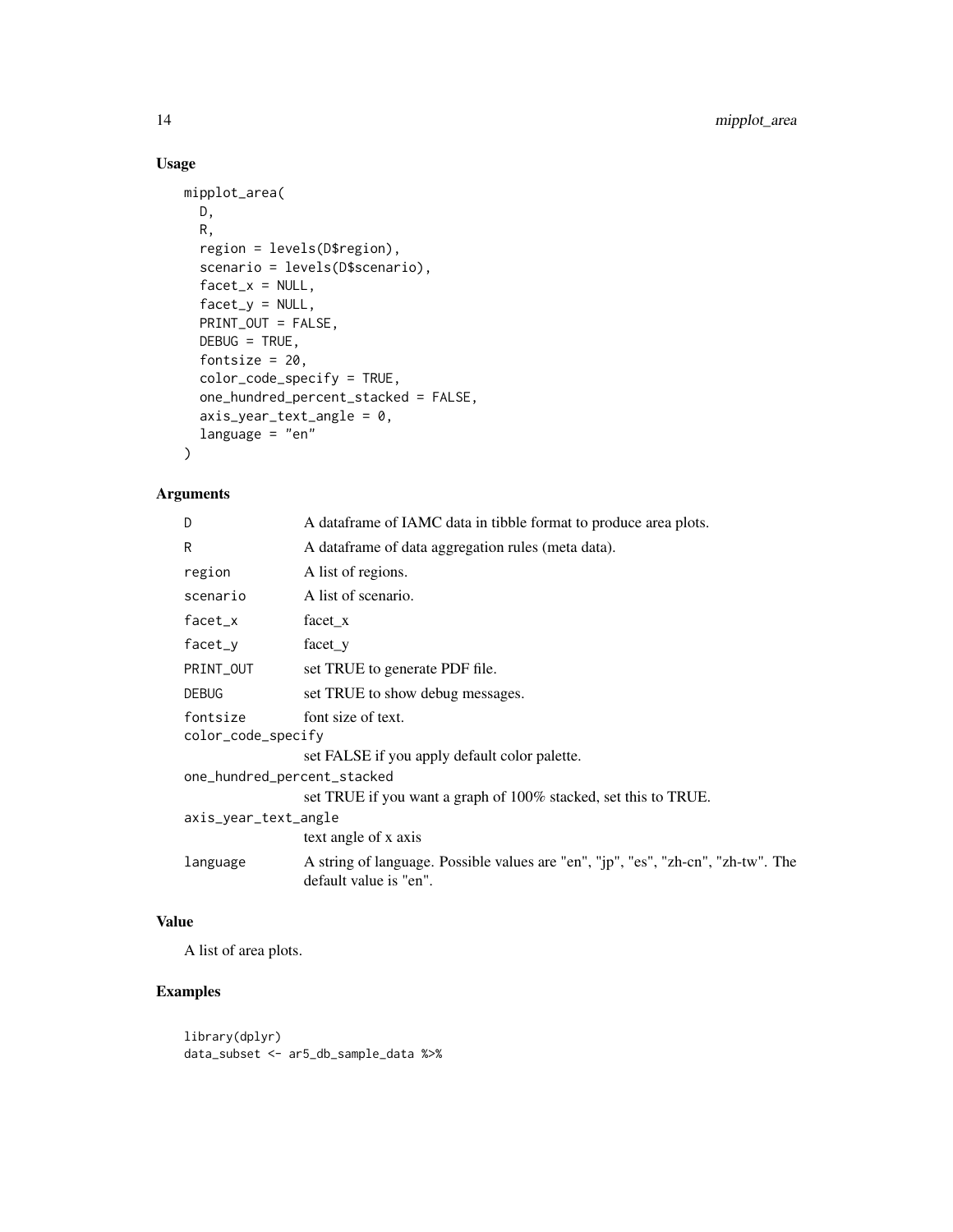# <span id="page-14-0"></span>mipplot\_autofill\_color 15

```
filter(variable == "Emissions|CO2|Land Use") %>%
filter(model %in% c("AIM-Enduse 12.1", "GCAM 3.0", "IMAGE 2.4")) %>%
filter(2005 \le period) %>%
filter(period <= 2100)
mipplot_area(data_subset, ar5_db_sample_rule_table,
region = c("ASIA"),
scenario = c("EMF27-450-Conv"),
one_hundred_percent_stacked = FALSE,
axis\_year\_text\_angle = 0,
language = 'en')
```
mipplot\_autofill\_color

*Complementation of color scheme*

# **Description**

fill colors automatically

#### Usage

mipplot\_autofill\_color(rule\_table\_without\_colors)

# Arguments

```
rule_table_without_colors
```
Incomplete color specification rule table. It dosen't contain "Color\_code" column.

# Value

Complete color specification rule table. It is containing "Color\_code" column. However, if color complementation can not be performed automatically, the return value is an incomplete color specification.

mipplot\_bar *Bar plot from IAMC data*

#### Description

Bar plots using right-hand-side values of target additivity rule. The function arguments include the input dataframe, labels for the plot/axes/legend, and faceting dimensions.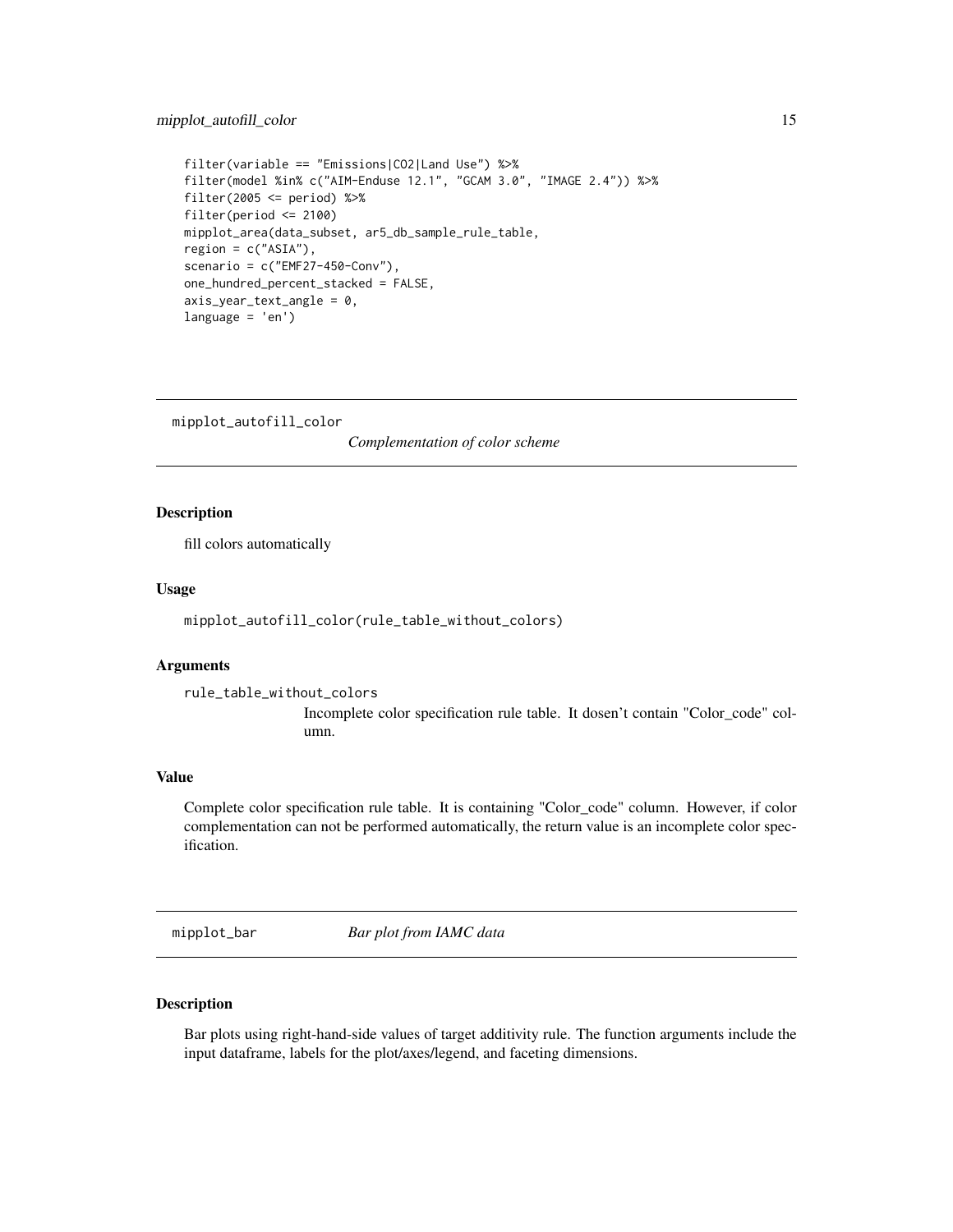# Usage

```
mipplot_bar(
 D,
 R,
  region = levels(D$region),
 xby = "scenario",target_year = levels(as.factor(D$period)),
  factor_x = NULL,factor_y = NULL,PRINT_OUT = FALSE,
 DEBUG = TRUE,
 fontsize = 20,
 color_code_specify = TRUE,
  one_hundred_percent_stacked = FALSE,
  axis_scenario_text_angle = 0,
 language = "en"\mathcal{L}
```
# Arguments

| D                           | A dataframe of IAMC data in tibble format to produce plots.                                                 |
|-----------------------------|-------------------------------------------------------------------------------------------------------------|
| R                           | A dataframe of data aggregation rules (meta data).                                                          |
| region                      | A list of region.                                                                                           |
| xby                         | name of axis. the default setting is "scenario".                                                            |
| target_year                 | target year.                                                                                                |
| facet_x                     | facet x                                                                                                     |
| facet_y                     | $facet_y$                                                                                                   |
| PRINT_OUT                   | set TRUE to generate A PDF file.                                                                            |
| DEBUG                       | set TRUE to show debug messages.                                                                            |
| fontsize                    | size of font in the output plot.                                                                            |
| color_code_specify          |                                                                                                             |
|                             | set FALSE if you apply default color palette.                                                               |
| one_hundred_percent_stacked |                                                                                                             |
|                             | set TRUE if you want a graph of 100% stacked, set this to TRUE.                                             |
| axis_scenario_text_angle    |                                                                                                             |
|                             | text angle of x axis                                                                                        |
| language                    | A string of language. Possible values are "en", "jp", "es", "zh-cn", "zh-tw". The<br>default value is "en". |

# Value

A list of bar plots.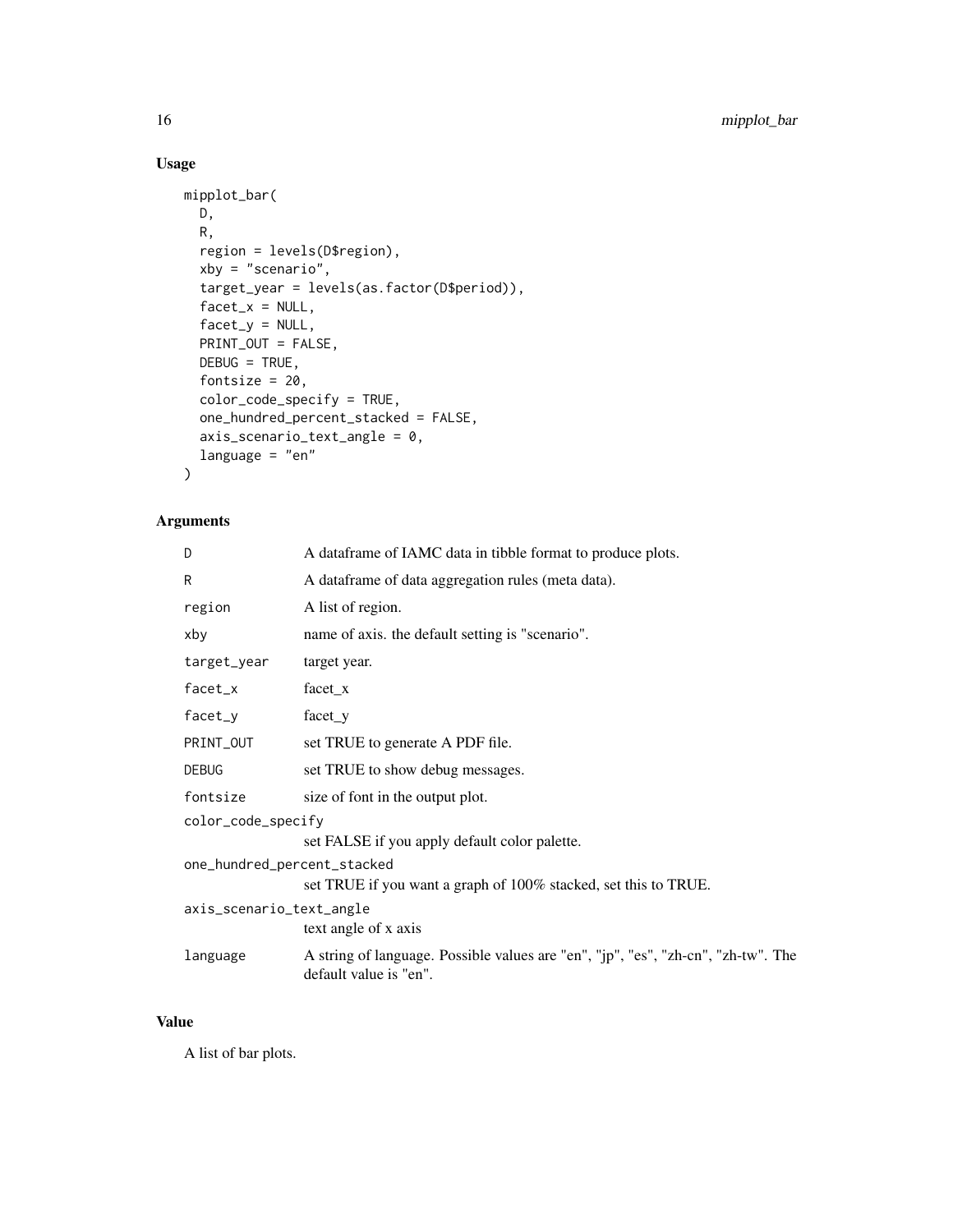# <span id="page-16-0"></span>mipplot\_box 17

# Examples

```
library(dplyr)
data_subset <- ar5_db_sample_data %>%
filter(variable == "Emissions|CO2|Land Use") %>%
filter(model %in% c("AIM-Enduse 12.1", "GCAM 3.0", "IMAGE 2.4")) %>%
filter(scenario %in% c("EMF27-450-Conv", "EMF27-450-FullTech"))
mipplot_bar(data_subset, ar5_db_sample_rule_table,
region = c("ASIA"),target\_year = 2005,one_hundred_percent_stacked = FALSE,
axis_scenario_text_angle = 0,
language = 'en')
```
mipplot\_box *Box plot from IAMC data*

# Description

The function arguments include the input dataframe, labels for the plot/axes/legend, and faceting dimensions

#### Usage

```
mipplot_box(
 D,
  region = levels(D$region),
  variable = levels(D$variable),
  target_year = levels(as.factor(D$period)),
 PRINT_OUT = FALSE,
 DEBUG = TRUE,
  language = "en"
)
```
#### Arguments

| D.           | A data frame of IAMC data in tibble format to produce plots.                                                |
|--------------|-------------------------------------------------------------------------------------------------------------|
| region       | A list of regions.                                                                                          |
| variable     | A list of variables.                                                                                        |
| target_year  | target year.                                                                                                |
| PRINT_OUT    | set TRUE to generate PDF file.                                                                              |
| <b>DEBUG</b> | set TRUE to show debug messages.                                                                            |
| language     | A string of language. Possible values are "en", "jp", "es", "zh-cn", "zh-tw". The<br>default value is "en". |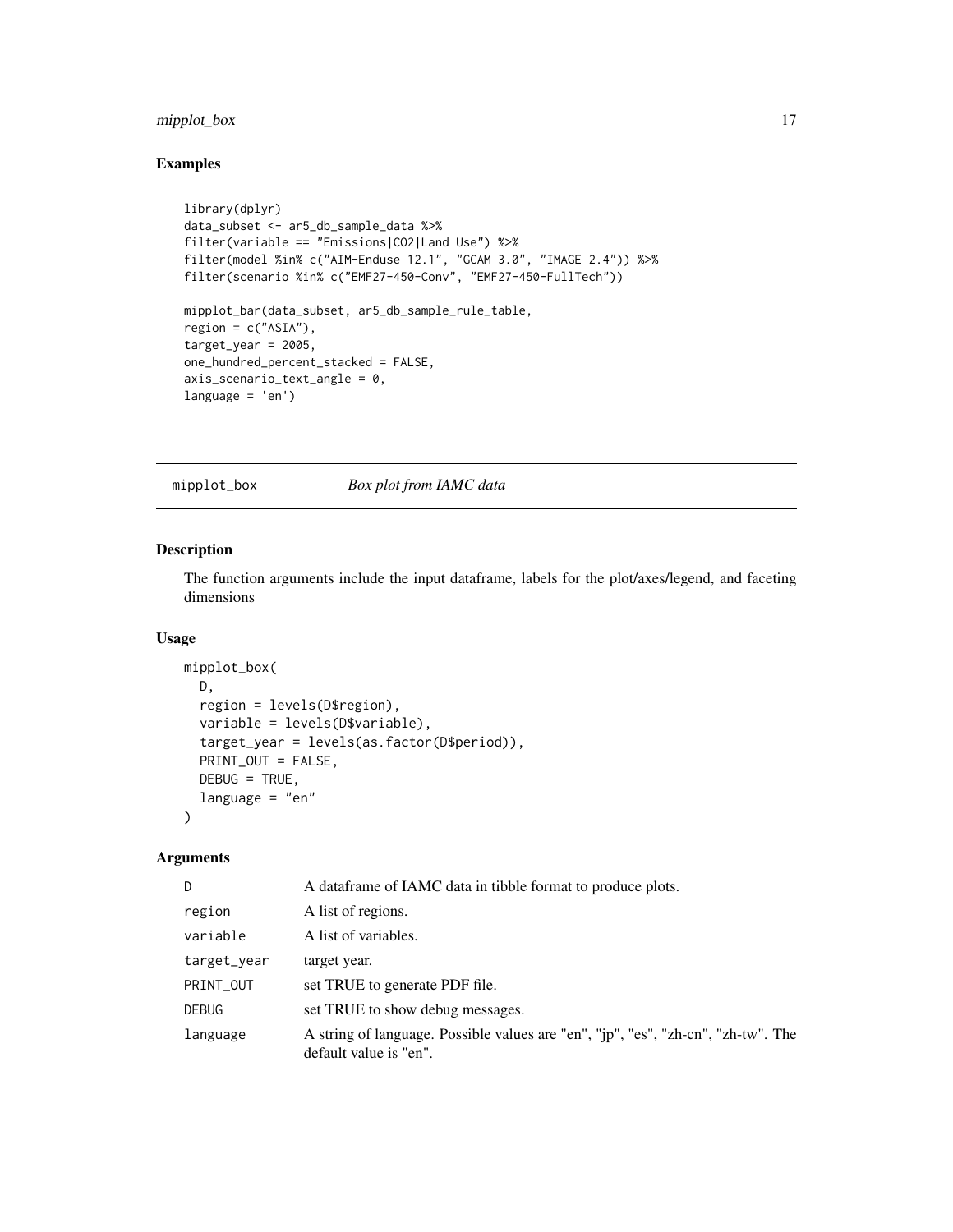# Value

A list of box plots.

#### Examples

```
library(dplyr)
data_subset <- ar5_db_sample_data %>%
filter(variable == "Emissions|CO2|Land Use") %>%
filter(model %in% c("AIM-Enduse 12.1", "GCAM 3.0", "IMAGE 2.4")) %>%
filter(period == 2100) %>% filter(region == "OECD90")
mipplot_box(data_subset)
```
mipplot\_default\_color\_palette *Default color palette.*

# **Description**

Default color palette.

#### Usage

mipplot\_default\_color\_palette

### Format

A default color palette object, which maps variable name (such as "Land Use") to hex color code.

mipplot\_generate\_color\_mapper *Manual coloring*

# Description

Generate mapper from name of variable to name of color

# Usage

```
mipplot_generate_color_mapper(raw_table, category_separator = "\\|")
```
#### Arguments

```
raw_table rule table which includes "Color_code" column.
category_separator
                  regular expression for separating right-hand-side variable name into categories.
                  For example: separator should be "\|" for "Secondary Energy|Electricity|Coal"
```
<span id="page-17-0"></span>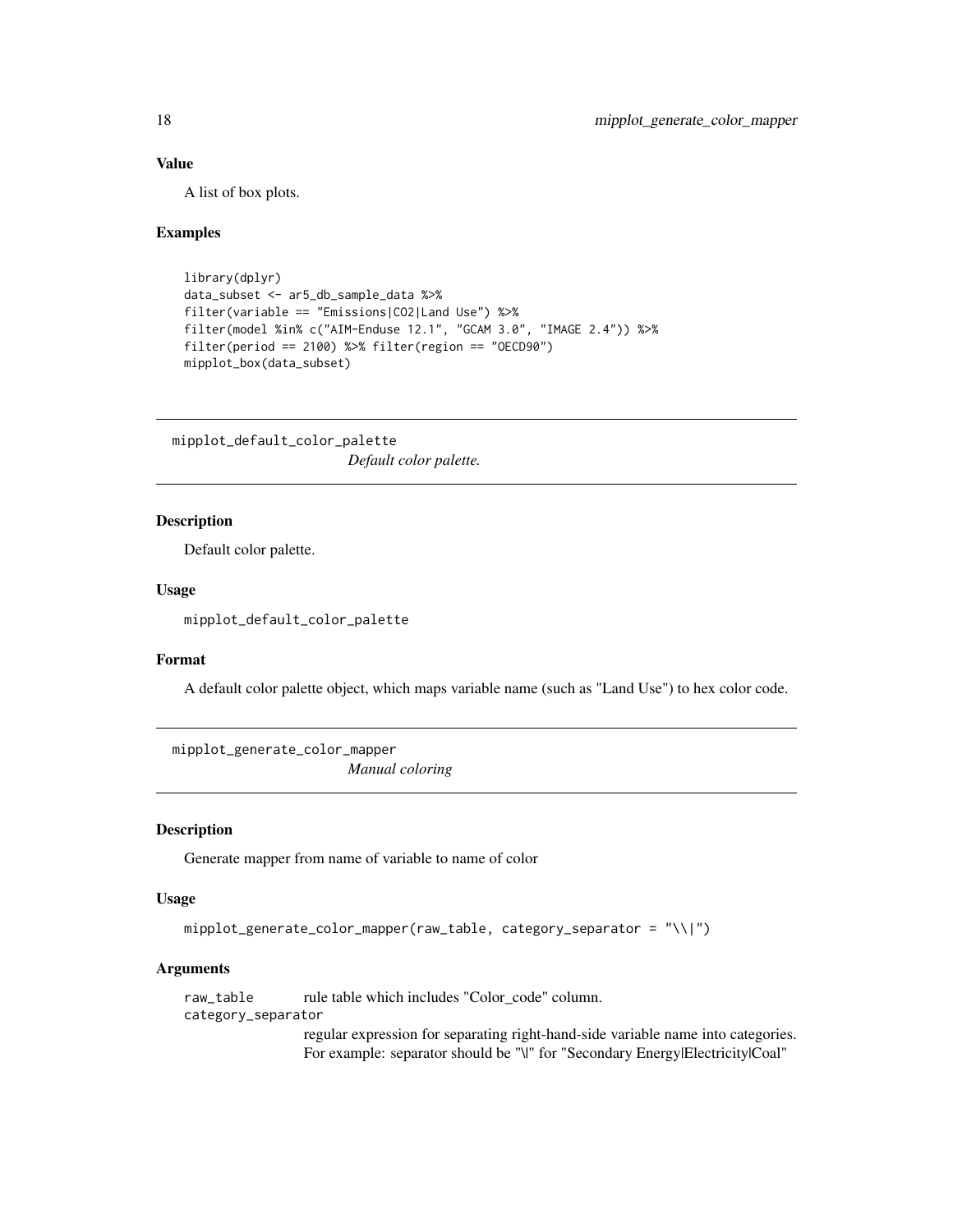# <span id="page-18-0"></span>Value

named list of named string vectors. for example,

result = list( "Emissions|CO2" = c( "Fossil Fuels and Industry" = "#17202a", "Land Use" = "#008000", ...), "Emissions|CO2|Fossil Fuels and Industry" =  $c$ ( "Energy Demand" = "#444444", ... ),...

mipplot\_interactive\_additivity\_check\_bar *A function to launch interactive plot using Shiny*

# Description

A function to launch interactive plot for additivity check.

# Usage

mipplot\_interactive\_additivity\_check\_bar(D, R, debug = FALSE)

# Arguments

|       | A quitte format dataframe of IAMC data to produce graph. |
|-------|----------------------------------------------------------|
| R     | A table with additivity rules.                           |
| debug | Set TRUE if table view is required.                      |

# Value

No return value, called for side effects

#### Examples

```
if (interactive()) {
mipplot_interactive_additivity_check_bar(ar5_db_sample_data, ar5_db_sample_rule_table)
}
```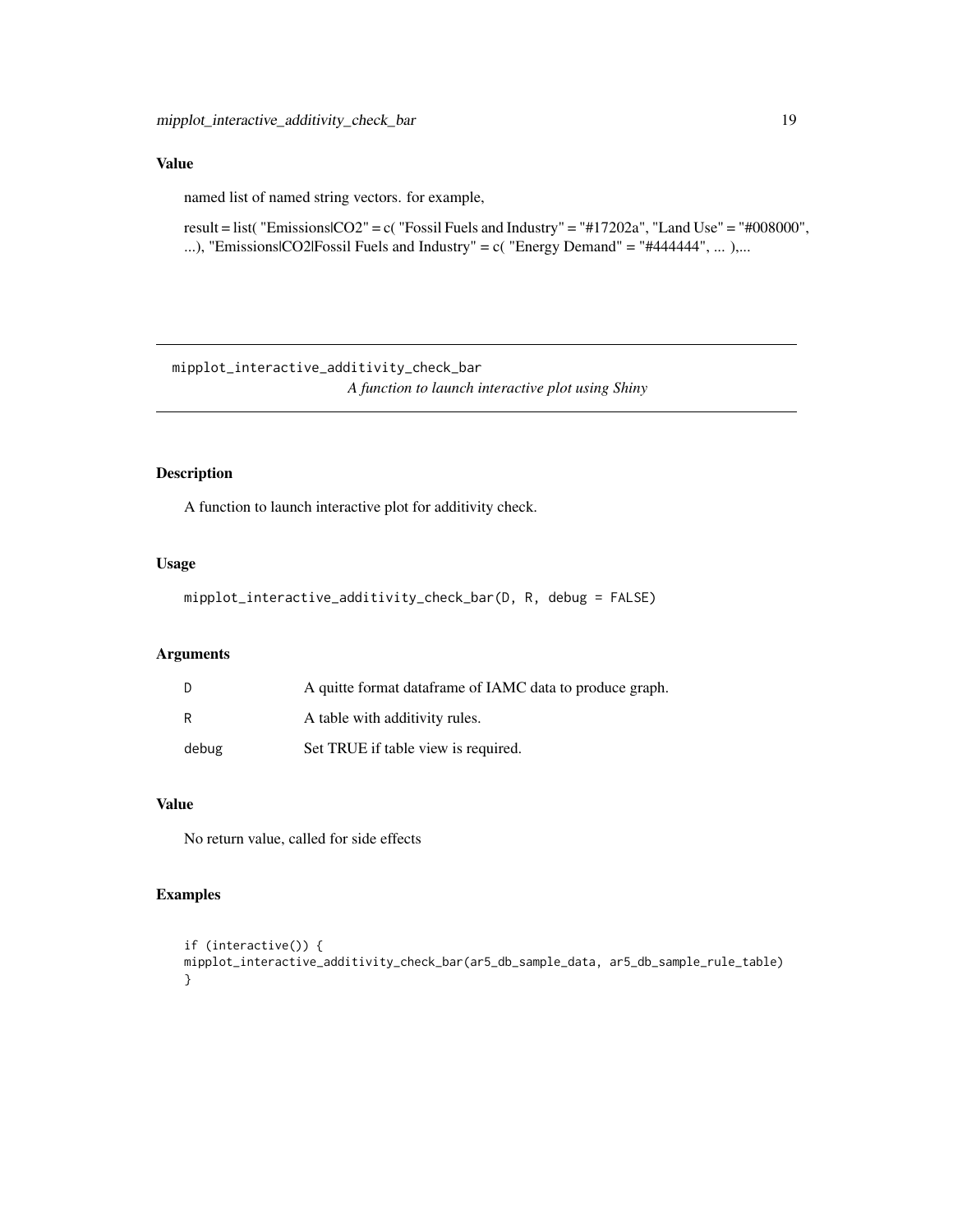```
mipplot_interactive_area
```
*A function to launch interactive plotting session on Shiny*

# Description

Provides gui to set plotting parameter for area plot.

#### Usage

```
mipplot_interactive_area(D, R, language = "en")
```
# Arguments

| D.       | A data frame of IAMC data in tibble format to produce area plots.                                                            |
|----------|------------------------------------------------------------------------------------------------------------------------------|
| R        | A data frame of data aggregation rules (meta data).                                                                          |
| language | A string of language for initial plot. Possible values are "en", "jp", "es", "zh-cn",<br>"zh-tw". The default value is "en". |

#### Value

No return value, called for side effects

# Examples

```
if (interactive()) {
mipplot_interactive_area(ar5_db_sample_data, ar5_db_sample_rule_table)
}
```
mipplot\_interactive\_bar

*A function to launch interactive plot using Shiny*

# Description

A function to launch interactive bar plot using right-hand-side values of target additivity rule. The function arguments include the input dataframe, labels for the plot/axes/legend, and faceting dimensions

#### Usage

```
mipplot_interactive_bar(D, R, language = "en")
```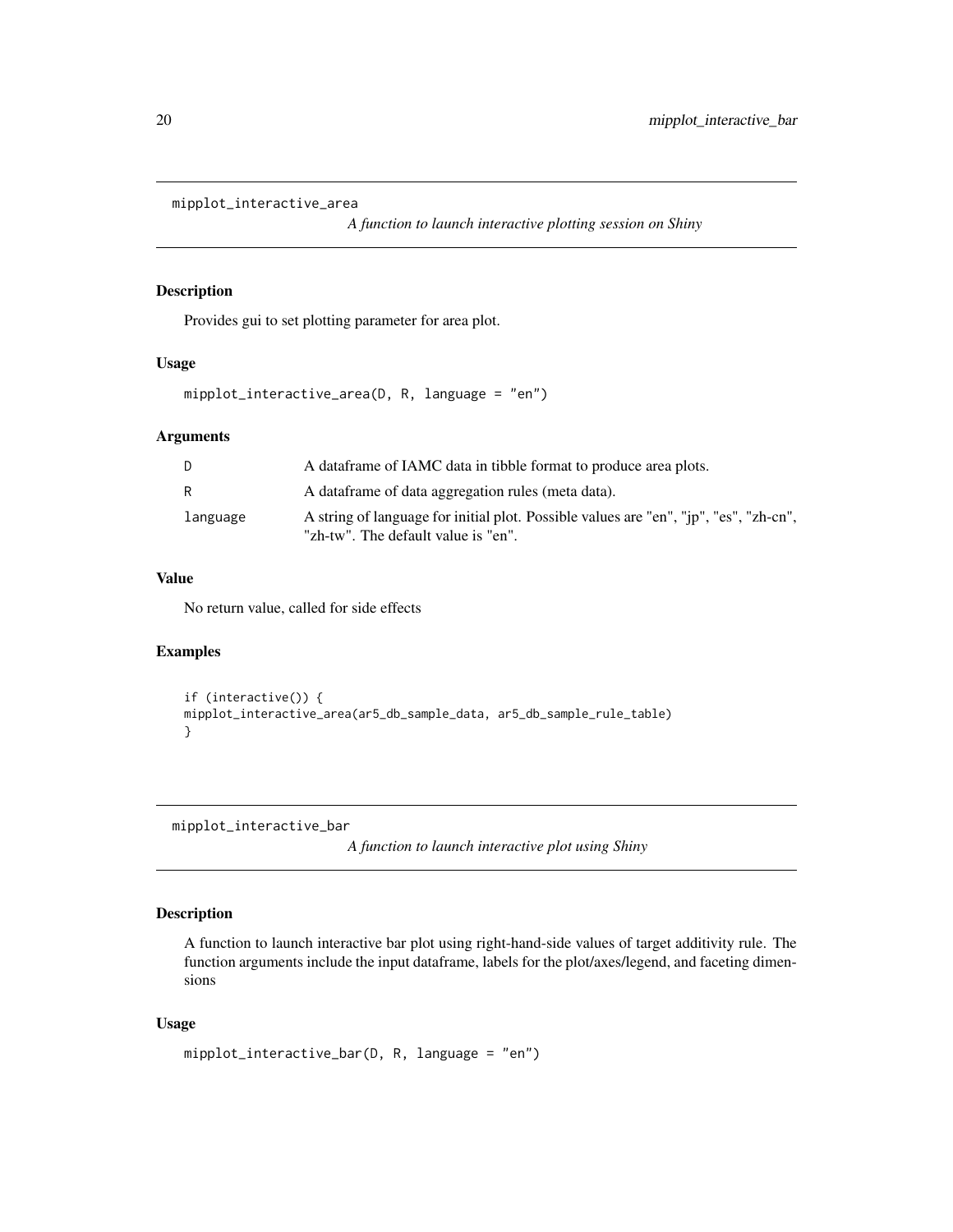# <span id="page-20-0"></span>Arguments

|          | A quitte format dataframe of IAMC data to produce graph.                                                                     |
|----------|------------------------------------------------------------------------------------------------------------------------------|
| R        | A table with additivity rules.                                                                                               |
| language | A string of language for initial plot. Possible values are "en", "jp", "es", "zh-cn",<br>"zh-tw". The default value is "en". |

# Value

No return value, called for side effects

# Examples

```
if (interactive()) {
mipplot_interactive_bar(ar5_db_sample_data, ar5_db_sample_rule_table)
}
```
mipplot\_interactive\_line

*A function to launch interactive plot using Shiny*

# Description

A function to launch interactive line plot. The function arguments include the input dataframe, labels for the plot/axes/legend, and faceting dimensions

# Usage

```
mipplot_interactive_line(D, language = "en")
```
# Arguments

| D.       | A quitte format dataframe of IAMC data to produce graph.                                                                     |
|----------|------------------------------------------------------------------------------------------------------------------------------|
| language | A string of language for initial plot. Possible values are "en", "jp", "es", "zh-cn",<br>"zh-tw". The default value is "en". |

# Value

No return value, called for side effects

# Examples

```
if (interactive()) {
mipplot_interactive_line(ar5_db_sample_data)
}
```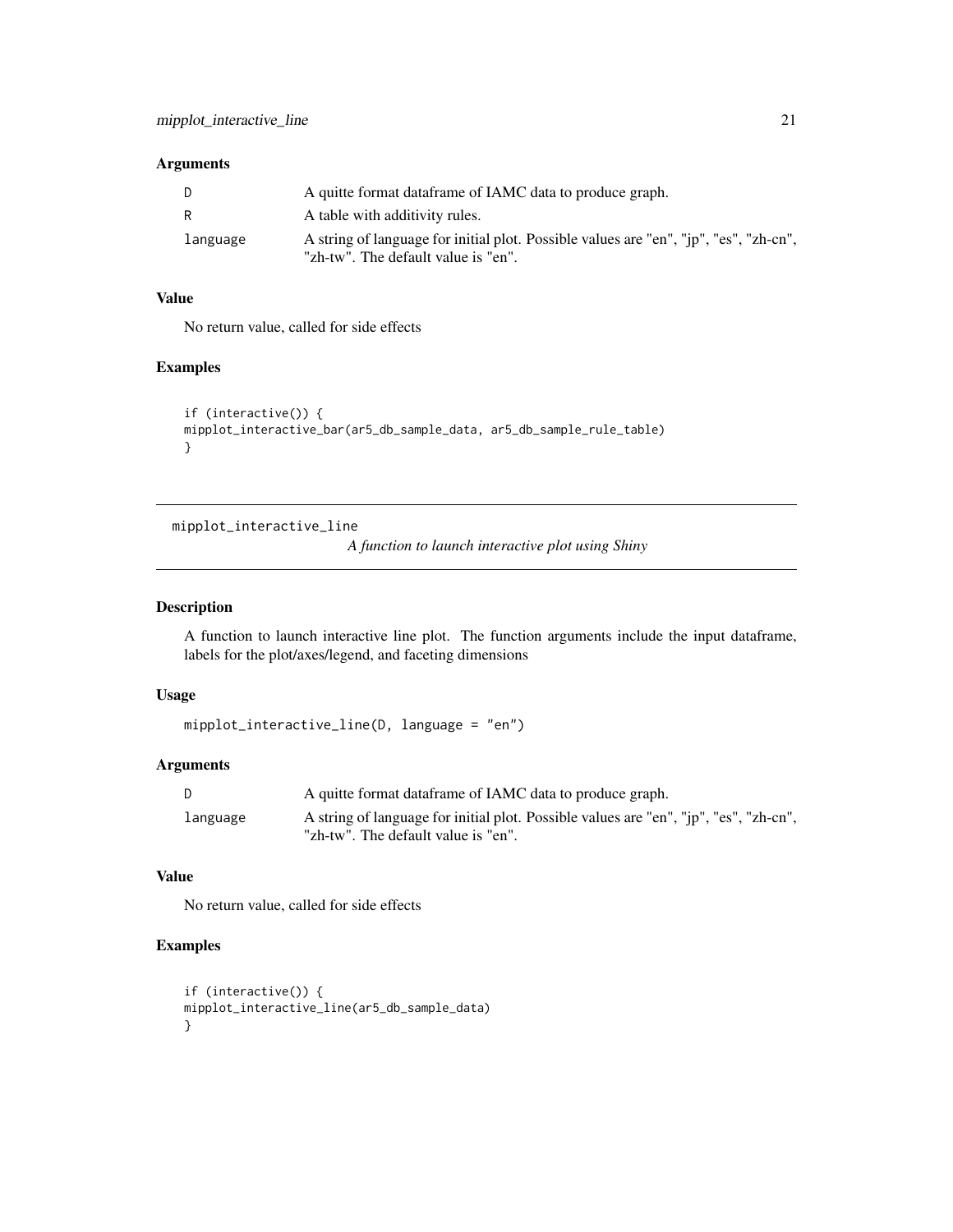<span id="page-21-0"></span>mipplot\_interactive\_plot\_line

*A function to launch interactive plot using Shiny*

# Description

A function to launch interactive plot using Shiny

#### Usage

```
mipplot_interactive_plot_line(D, R)
```
# Arguments

| A quitte format dataframe of IAMC data to produce graph. |
|----------------------------------------------------------|
| A table with additivity rules.                           |

# Value

No return value, called for side effects

# Examples

```
if (interactive()) {
mipplot_interactive_plot_line(ar5_db_sample_data, ar5_db_sample_rule_table)
}
```
mipplot\_line *Line plot from IAMC data*

# Description

The function arguments include the input dataframe, labels for the plot/axes/legend, and faceting dimensions

#### Usage

```
mipplot_line(
 D,
  region = levels(D$region),
  variable = levels(D$variable),
  colorby = "scenario",
  linetypeby = "model",
  shapeby = "model",
```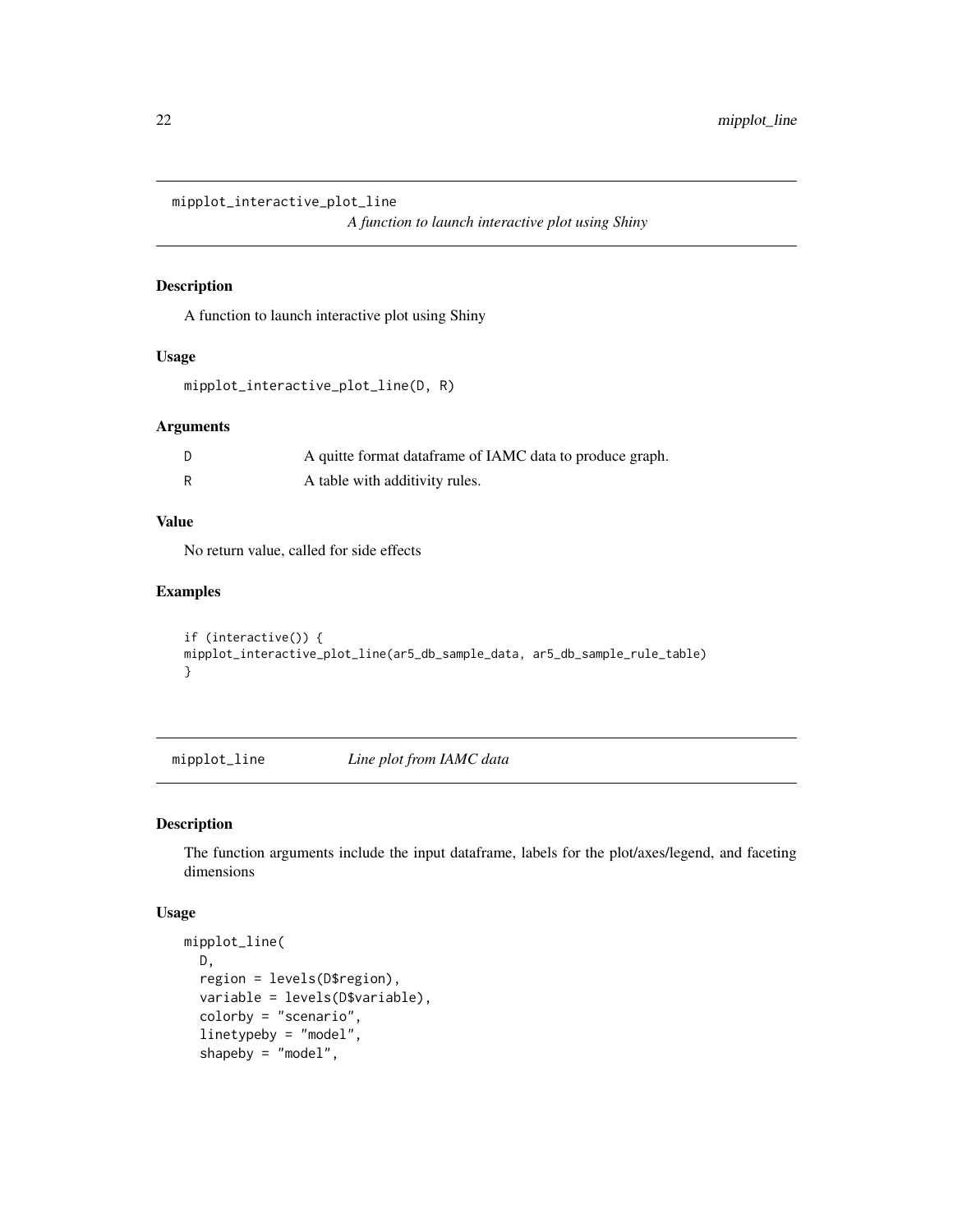# mipplot\_line 23

```
scenario = levels(D$scenario),
  facet_x = NULL,factor_y = NULL,legend = TRUE,
 PRINT_OUT = FALSE,
 DEBUG = TRUE,
  axis_year_text_angle = 0,
 language = "en",max_scenarios = 15,
 max_models = 15
\mathcal{L}
```
# Arguments

| D                    | A dataframe of IAMC data in tibble format to produce plots.                                                 |
|----------------------|-------------------------------------------------------------------------------------------------------------|
| region               | A list of regions.                                                                                          |
| variable             | A list of variables.                                                                                        |
| colorby              | an axis for color setting.                                                                                  |
| linetypeby           | an axis for line type setting.                                                                              |
| shapeby              | an axis for shape setting.                                                                                  |
| scenario             | A list of scenarios.                                                                                        |
| facet_x              | facet x                                                                                                     |
| facet_y              | $facet_y$                                                                                                   |
| legend               | set TRUE to plot legend. default is TRUE.                                                                   |
| PRINT_OUT            | set TRUE to generate PDF files.                                                                             |
| <b>DEBUG</b>         | set TRUE to show debug messages.                                                                            |
| axis_year_text_angle |                                                                                                             |
|                      | text angle of x axis                                                                                        |
| language             | A string of language. Possible values are "en", "jp", "es", "zh-cn", "zh-tw". The<br>default value is "en". |
| max_scenarios        | Maximum number of scenarios to be shown. If legend is FALSE, this option is.                                |
| max_models           | Maximum number of models to be shown. If legend is FALSE, this option is                                    |

# Value

A list of line plots.

# Examples

```
library(dplyr)
data_subset <- ar5_db_sample_data %>%
filter( model %in% c("AIM-Enduse 12.1", "GCAM 3.0", "IMAGE 2.4") ) %>%
filter(2005 \le period) %>%
filter(period <= 2100)
```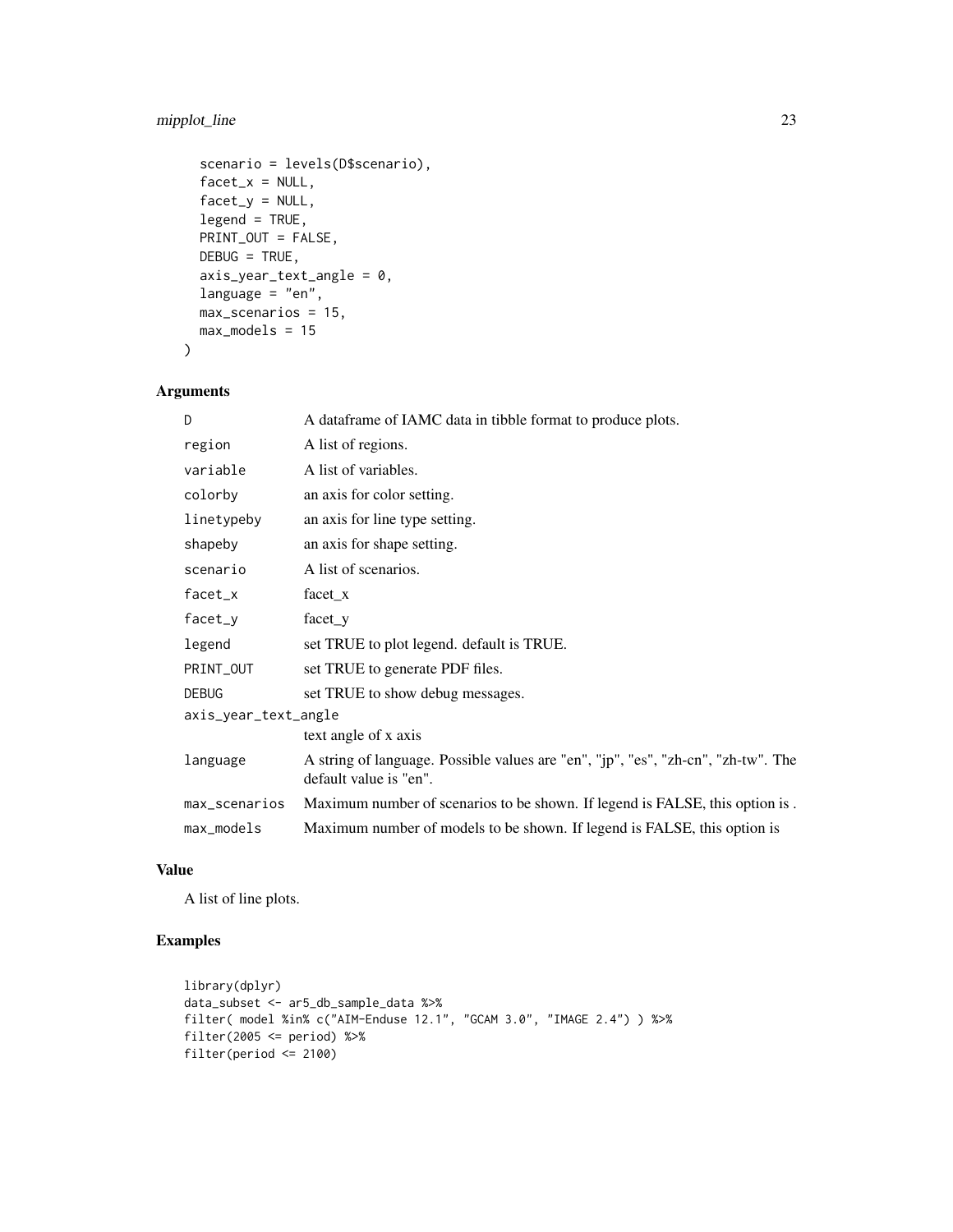```
mipplot_line(
data_subset,
variable = c("Emissions|CO2"),
scenario = c("EMF27-450-Conv", "EMF27-450-FullTech", "EMF27-450-NoCCS"),
region = c("ASIA"),legend = TRUE,
axis_year_text_angle = 0,
language = 'en')
```
mipplot\_point *Point plot from IAMC data*

# Description

The function arguments include the input dataframe, labels for the plot/axes/legend, and faceting dimensions

# Usage

```
mipplot_point(
 D,
  region = levels(D$region),
  variable = levels(D$variable),
  target_year = levels(as.factor(D$period)),
  colorby = "model",
  shapeby = "model",
  xby = "scenario",
  facetby = NULL,
  facet_x = NULL,factor_y = NULL,fontsize = 20,
 PRINT_OUT = FALSE,
  DEBUG = TRUE
)
```
#### Arguments

| D           | A data frame of IAMC data in tibble format to produce plots. |
|-------------|--------------------------------------------------------------|
| region      | A list of regions.                                           |
| variable    | A list of variables.                                         |
| target_year | A list of target years.                                      |
| colorby     | An axis for color setting.                                   |
| shapeby     | An axis for shape setting.                                   |
| xby         | An axis for x locating setting.                              |
| facetby     | facetby.                                                     |

<span id="page-23-0"></span>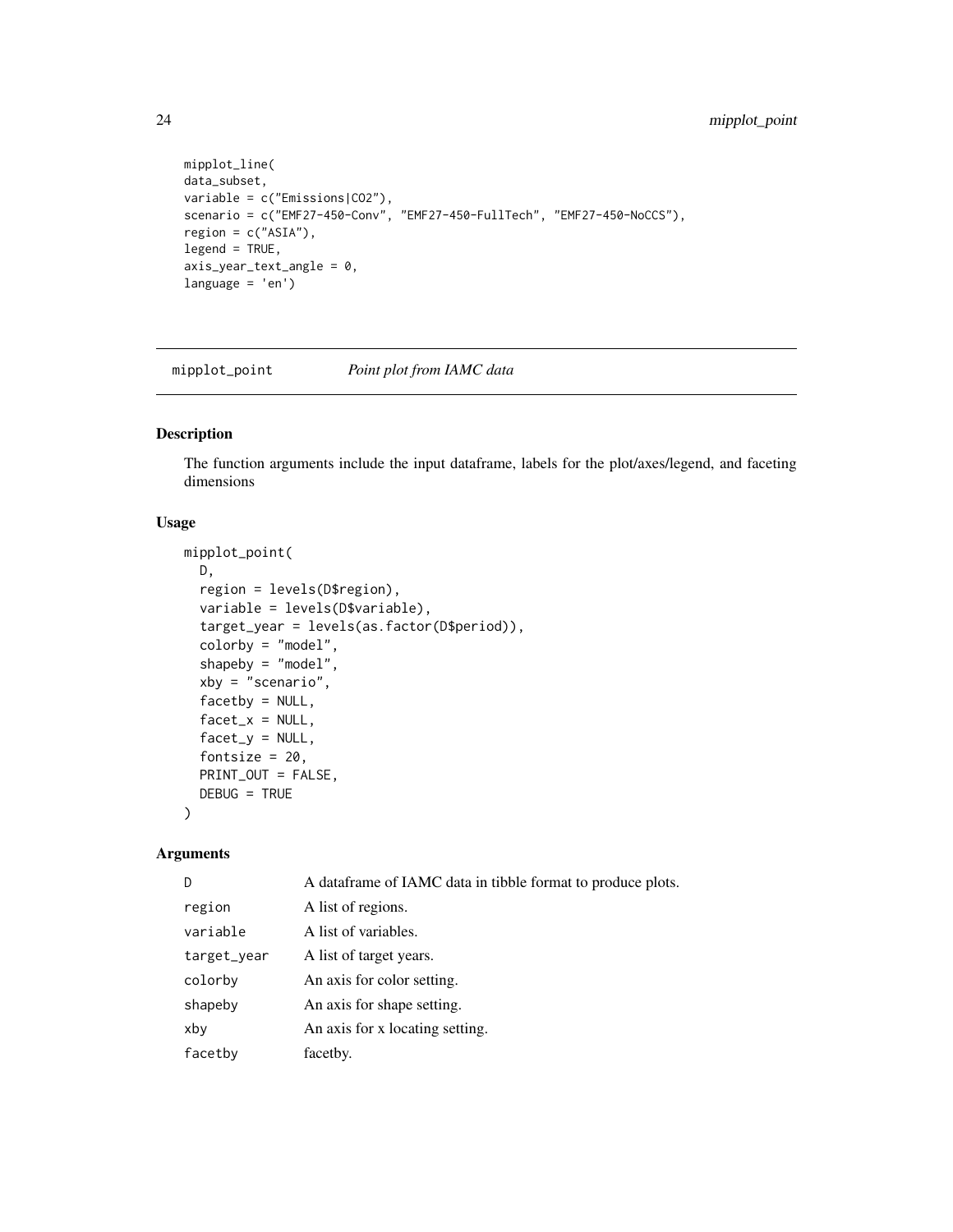# <span id="page-24-0"></span>mipplot\_print\_pdf 25

| $facet_x$    | facet x.                         |
|--------------|----------------------------------|
| $facet_v$    | facet_y.                         |
| fontsize     | font size.                       |
| PRINT OUT    | set TRUE to generate PDF image.  |
| <b>DEBUG</b> | set TRUE to show debug messages. |

# Value

A list of point plots.

#### Examples

```
library(dplyr)
data_subset <- ar5_db_sample_data %>%
filter(variable == "Emissions|CO2|Land Use") %>%
filter(model %in% c("AIM-Enduse 12.1", "GCAM 3.0", "IMAGE 2.4")) %>%
filter(period == 2100) %>% filter(region == "OECD90")
mipplot_point(data_subset)
```
mipplot\_print\_pdf *Print list of plots to pdf file*

# Description

This function plots a ggplot plots to PDF file.

#### Usage

```
mipplot_print_pdf(
 p_list1,
 filelabel = "",
 filename = tryCatch(file.choose(new = TRUE), error = function(e) { NA })
)
```
# Arguments

| p_list1   | A list of ggplot plot.                                      |
|-----------|-------------------------------------------------------------|
| filelabel | A string of prefix of output filename.                      |
| filename  | A string of filename. If it is given, filelabel is ignored. |

# Value

No return value, called for side effects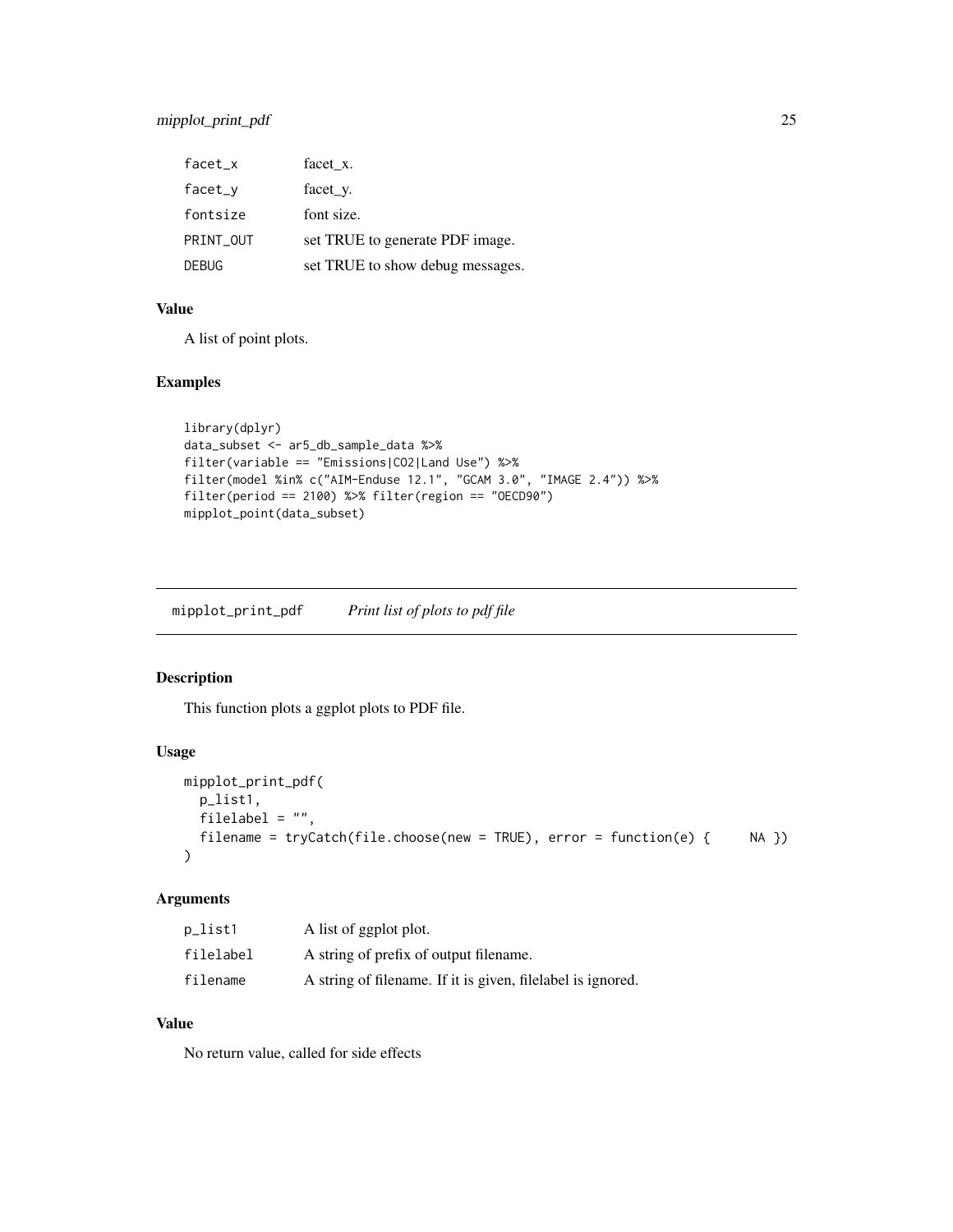# Examples

```
if (interactive()) {
p <- mipplot_area(ar5_db_sample_data, ar5_db_sample_rule_table,
             region = "World", scenario = "EMF27-450-FullTech")
mipplot_print_pdf(p)
}
```
mipplot\_read\_iamc *Read IAMC scenario input data.*

# Description

Read scenario input data (in IAMC format) as tibble format dataframe.

# Usage

```
mipplot_read_iamc(
 filename = NULL,
 sep = ","interactive = FALSE,
 DEBUG = TRUE
)
```
# Arguments

| filename     | Path to a file containing scenario data in IAMC format.      |
|--------------|--------------------------------------------------------------|
| sep          | A character indicating the separator used in the input file. |
| interactive  | open a dialog for selecting file if interactive=TRUE.        |
| <b>DEBUG</b> | experimental.                                                |

# Value

A dataframe in tibble format ("model, scenario, variable, unit, period, value")

# Examples

```
## Not run:
mipplot_read_iamc("filename")
## End(Not run)
```
<span id="page-25-0"></span>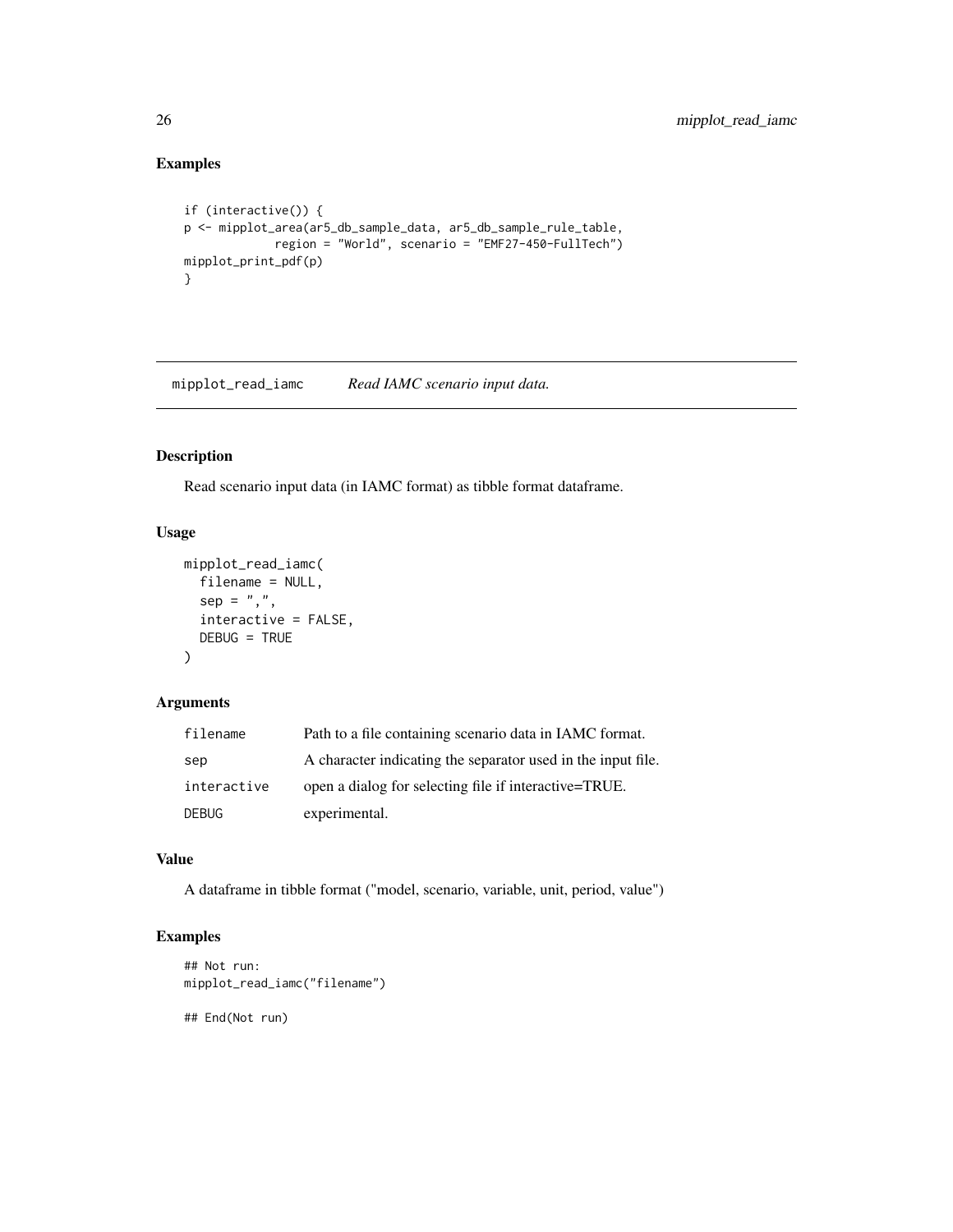<span id="page-26-0"></span>mipplot\_read\_ruletab *Read file of rule table without ID number*

# Description

Read table of additivity rule and adds column with id number.

# Usage

```
mipplot_read_ruletab(R_without_id)
```
# Arguments

R\_without\_id Path to a file containing data of additivity rule.

# Value

A dataframe of additivity rule ("ID, Left\_side, Right\_side")

#### Examples

## Not run: mipplot\_read\_ruletab("filename")

## End(Not run)

mipplot\_return\_table *Mutated table of SR15 Data*

# Description

Mutated Table using filtered variable from the rule table The function arguments include the input dataframes: The SR15 dataset and the Rule Table and returns a mutated table with variable, value, model, scenario, region, period

#### Usage

```
mipplot_return_table(D, R)
```
#### Arguments

| A dataframe of IAMC data in tibble format to produce mutated table |
|--------------------------------------------------------------------|
| A dataframe of data aggregation rules                              |

# Value

Mutated Table of model,scenario,region,variable,unit,period,value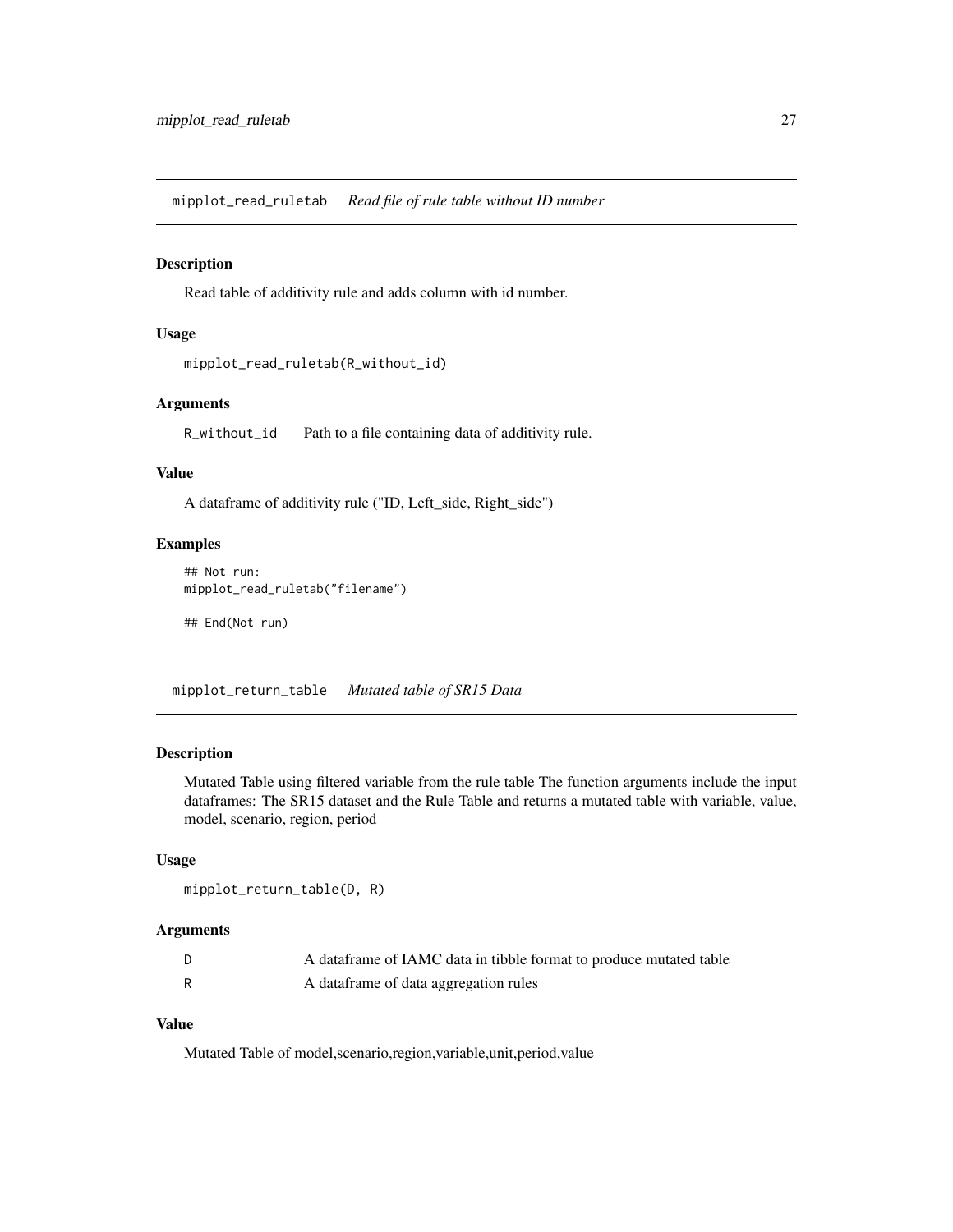# Examples

mipplot\_return\_table(sr15\_sample\_data, sr15\_sample\_conversion\_rule\_table)

mipplot\_var\_submission

*variable SUBMISSION CHECK*

# Description

Verify whether data of variables included in list template have been submitted.

#### Usage

```
mipplot_var_submission(D, V, na_name = "N/A")
```
#### Arguments

| <sup>D</sup> | input data table  |
|--------------|-------------------|
| v            | list of variables |
| na_name      | string for N/A    |

#### Value

A dataframe representing variable availabilities.

read\_iamc\_xlsx *Read IAMC scenario input data in Excel format*

#### Description

Read scenario input data (in IAMC format) as tibble format dataframe from Excel

# Usage

```
read_iamc_xlsx(file_path, sheet = 2)
```
#### Arguments

| file_path | Path to a file containing scenario data in IAMC format. |
|-----------|---------------------------------------------------------|
| sheet     | the index of sheet which contains records.              |

# Value

A dataframe in tibble format ("model, scenario, variable, unit, period, value")

<span id="page-27-0"></span>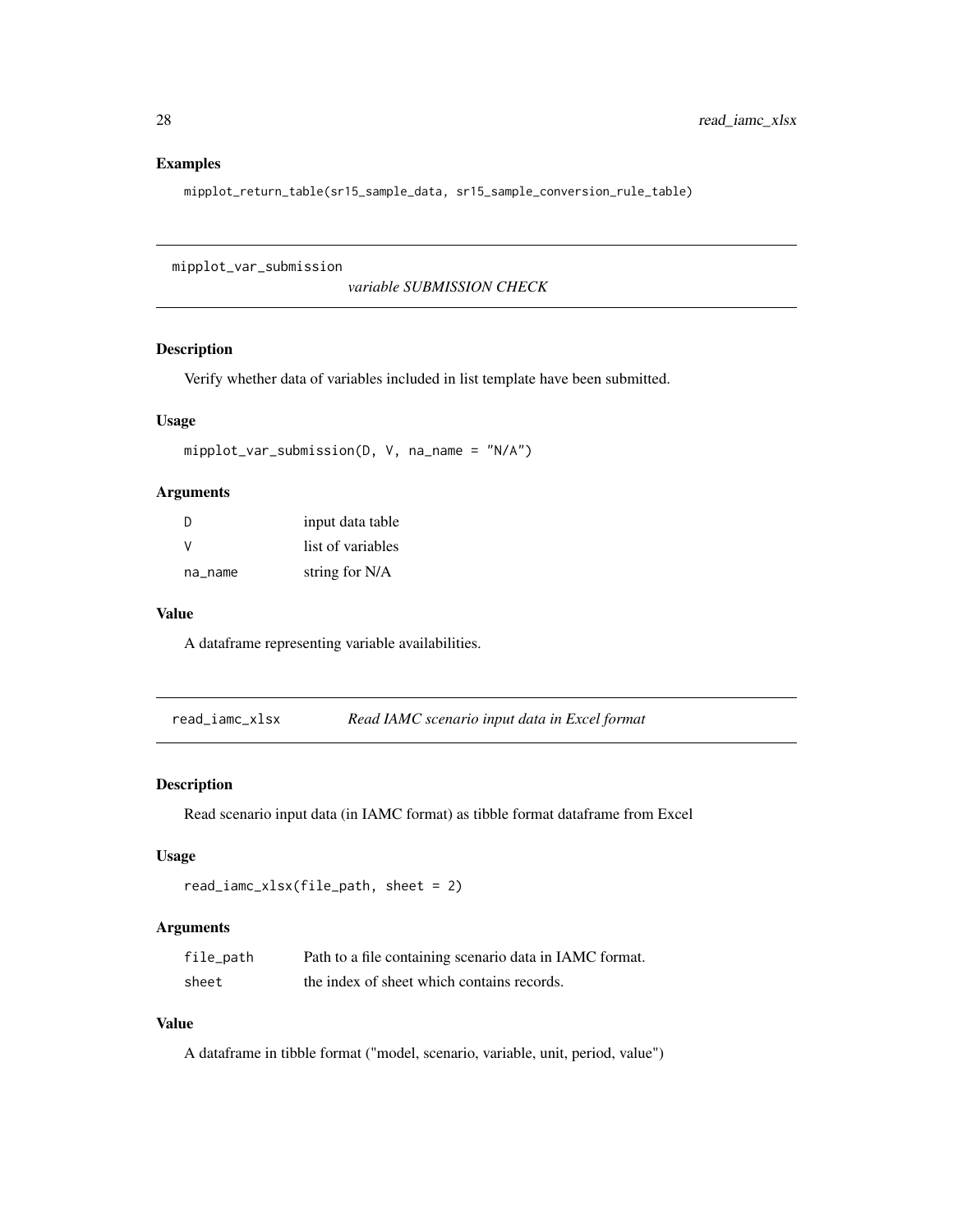# <span id="page-28-0"></span>Examples

```
## Not run:
read_iamc_xlsx("filename", sheet = 2)
## End(Not run)
```
split\_variable\_into\_positive\_and\_negative\_parts *Split variable into positive and negative parts*

# Description

Generally, the range of the input value of stacked chart is greater than or equal to zero. This function splits variable into positive and negative parts in order to include negative values to stacked chart.

# Usage

```
split_variable_into_positive_and_negative_parts(
  df_all,
  domain_column_name,
  variable_column_name,
  value_column_name,
 variable_name_converter = function(x) {    paste(x, "_negative", sep = "") },
  increment_of_domain_in_interpolation = 0.1
\mathcal{L}
```
# Arguments

| df_all                               | input data frame                                                          |
|--------------------------------------|---------------------------------------------------------------------------|
| domain_column_name                   |                                                                           |
|                                      | domain column name, such as year                                          |
| variable_column_name                 |                                                                           |
|                                      | variable column name, such as 'coal'                                      |
| value_column_name                    |                                                                           |
|                                      | value column name, such as 'val'                                          |
| variable_name_converter              |                                                                           |
|                                      | function which convert original variable name into its negative part name |
| increment_of_domain_in_interpolation |                                                                           |
|                                      | step size for interpolation                                               |
|                                      |                                                                           |

# Value

modified data frame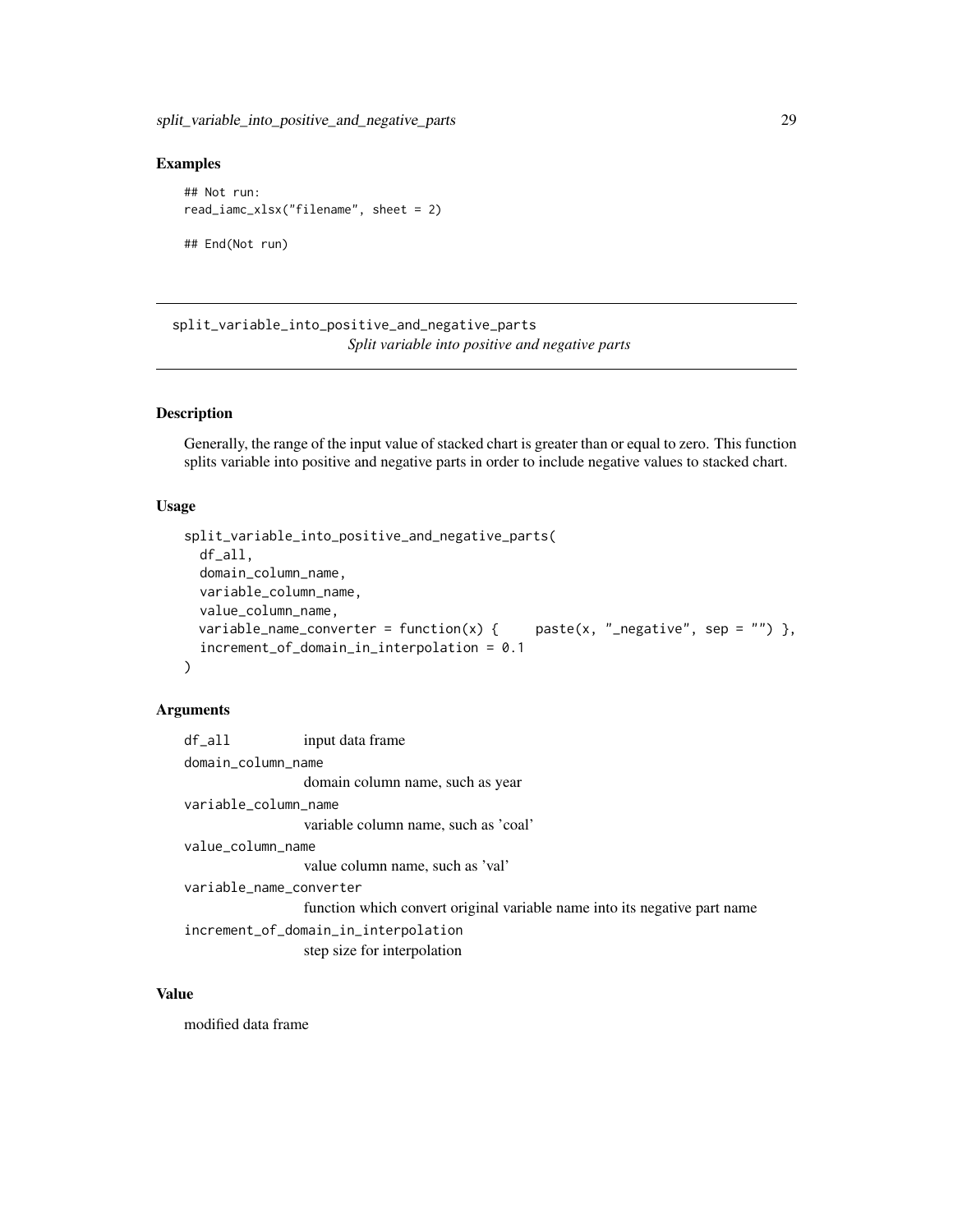<span id="page-29-0"></span>sr15\_sample\_conversion\_rule\_table *Sample Conversion Rule Table*

#### Description

A sample conversion rule table for mipplot\_return\_table.

# Usage

sr15\_sample\_conversion\_rule\_table

# Format

An object of class data. frame with 37 rows and 6 columns.

sr15\_sample\_data *Sample Dataset*

#### Description

A sample dataset of IAMC format consist of a subset of IPCC special report (Global Warming of 1.5°C, 2018).

#### Usage

sr15\_sample\_data

# Format

A tibble data.table with 396425 rows and 7 variables:

model model, categorical

scenario scenario, categorical

region region, ASIA, OECD90 or World

variable the name of simulated variable that changes over time

unit unit of a variable

period year

value the value of a variable

#### Source

<https://data.ene.iiasa.ac.at/iamc-1.5c-explorer/>